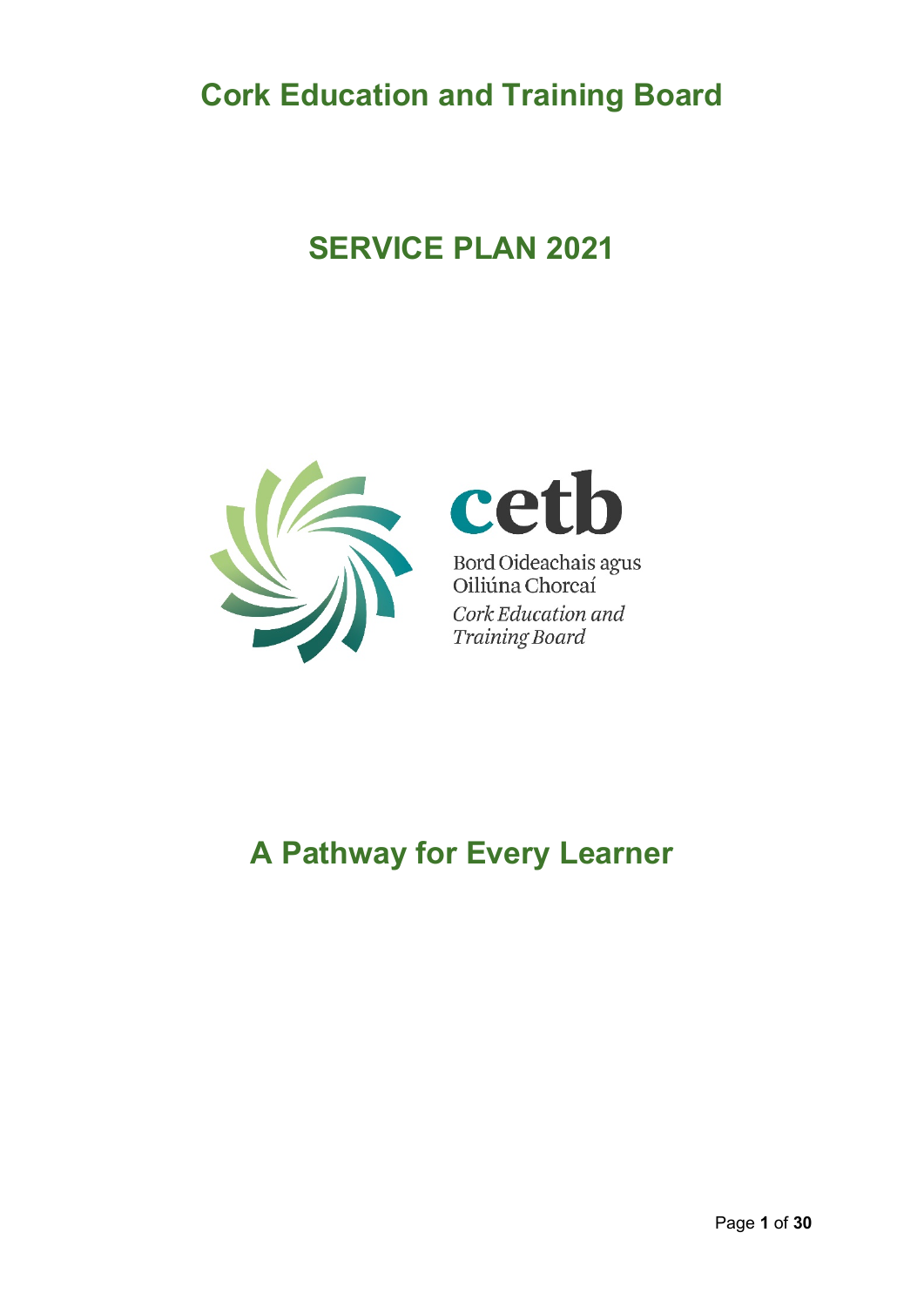# Table of Contents

| Message from the Cathaoirleach of Cork Education and Training Board  3<br>1. |  |
|------------------------------------------------------------------------------|--|
| 2.                                                                           |  |
| 3.                                                                           |  |
|                                                                              |  |
| 4.                                                                           |  |
|                                                                              |  |
|                                                                              |  |
|                                                                              |  |
|                                                                              |  |
| 5.                                                                           |  |
| 6.                                                                           |  |
|                                                                              |  |
|                                                                              |  |
|                                                                              |  |
|                                                                              |  |
|                                                                              |  |
|                                                                              |  |
|                                                                              |  |
|                                                                              |  |
|                                                                              |  |
|                                                                              |  |
|                                                                              |  |
|                                                                              |  |
|                                                                              |  |
|                                                                              |  |
|                                                                              |  |
|                                                                              |  |
|                                                                              |  |
|                                                                              |  |
|                                                                              |  |
|                                                                              |  |
|                                                                              |  |
| 7.                                                                           |  |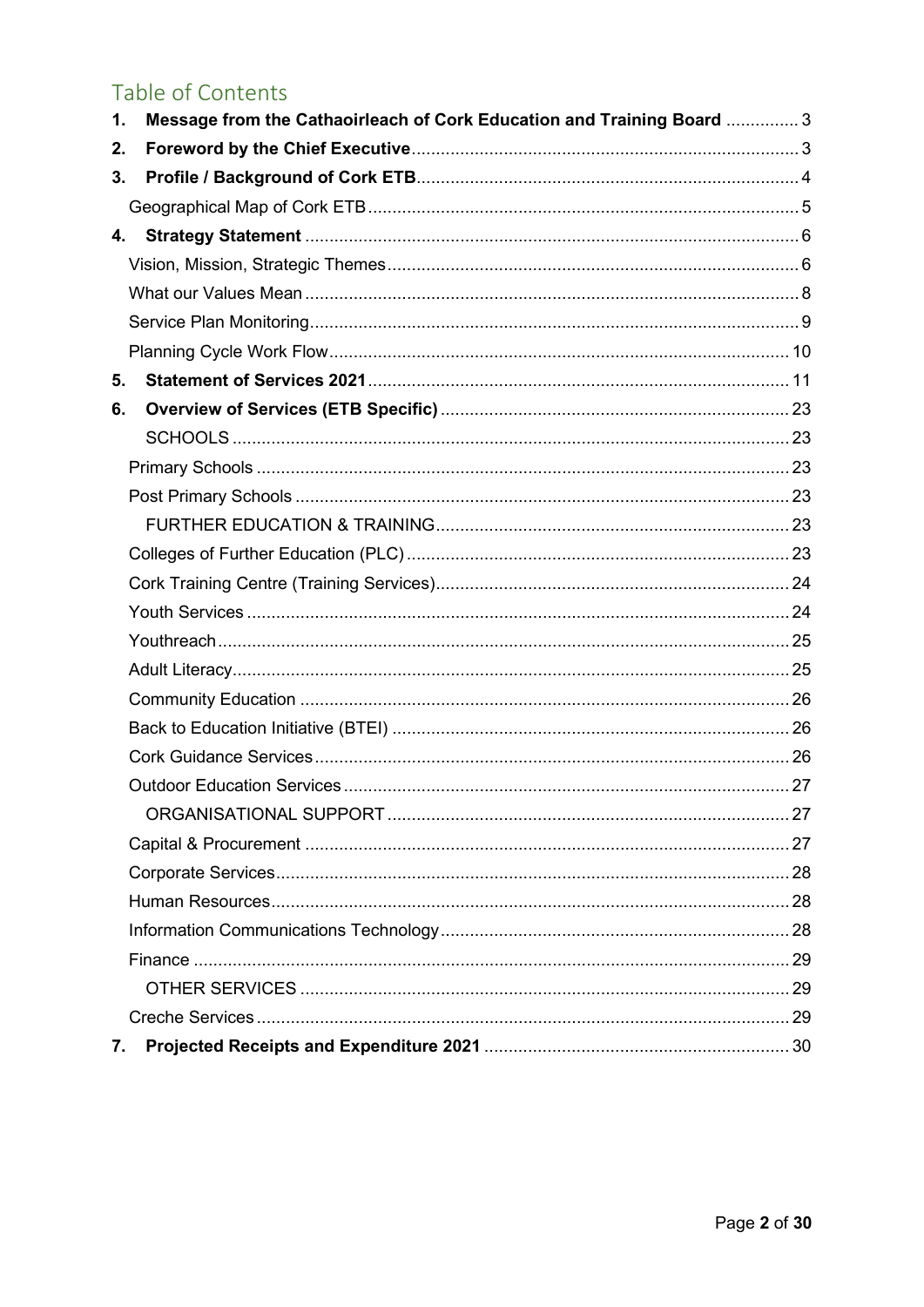### <span id="page-2-0"></span>**1. Message from the Cathaoirleach of Cork Education and Training Board**

As Chairperson of Cork ETB, I am proud to present the Service Plan for 2020. This Service Plan is reflective of the themes, priorities and actions set out in Cork ETB's Strategy Statement 2017 – 2021.

The priorities set out for delivery during 2021 have continued to evolve from an onsite attendance model to one which is flexible to the demands put on society in response to the Covid-19 pandemic. At the same time Cork ETB continues to ensure its services are relevant, central to the national effort while at the same time providing greater progression routes with the learner being at the center of delivery.

I would like to wish staff and learners every success as we work together to deliver on the priorities set out for 2021 during what will be a challenging year and for continuing to promote Cork ETB as a service of choice for learners and stakeholders.

Cllr. Patrick Gerard Murphy

Cathaoirleach, Cork Education and Training Board

## <span id="page-2-1"></span>**2. Foreword by the Chief Executive**

As Chief Executive of Cork Education and Training Board I am proud to present the 2021 Service Plan. This Service Plan sets out how we continue to adapt and grow in a challenging time where the one constant for society and learners is change and adaptability in our response to Covid-19.

Cork ETB's role in putting the learner at the centre of delivery will be enhanced by ensuring that the needs of industry and community are also met. Our approach to service provision is premised on meeting the needs of the learner as an individual and a member of their community and wider society. In these challenging times Cork ETB will continue to deliver high quality education and training options to meet these needs and will continue to be responsive to employer requirements and the priorities set by Government.

Cork ETB plays a pivotal role in our society and is in a position to adapt and co-ordinate with a variety of stakeholders to ensure delivery of a flexible and adaptable services for our learners and stakeholders. As a service organisation, the ability of Cork ETB to plan, provide, co-ordinate, review and deliver appropriate and relevant education and training programmes is vital to ensure an efficient, effective and accountable service for learners.

This provision of services is only possible through the support of our board and the dedication and continued commitment of all staff who ensure through their endeavours on a daily basis that Cork ETB continues to grow and to be an educator and training provider of choice for the people of Cork.

Mr. Denis Leamy

Chief Executive, Cork Education and Training Board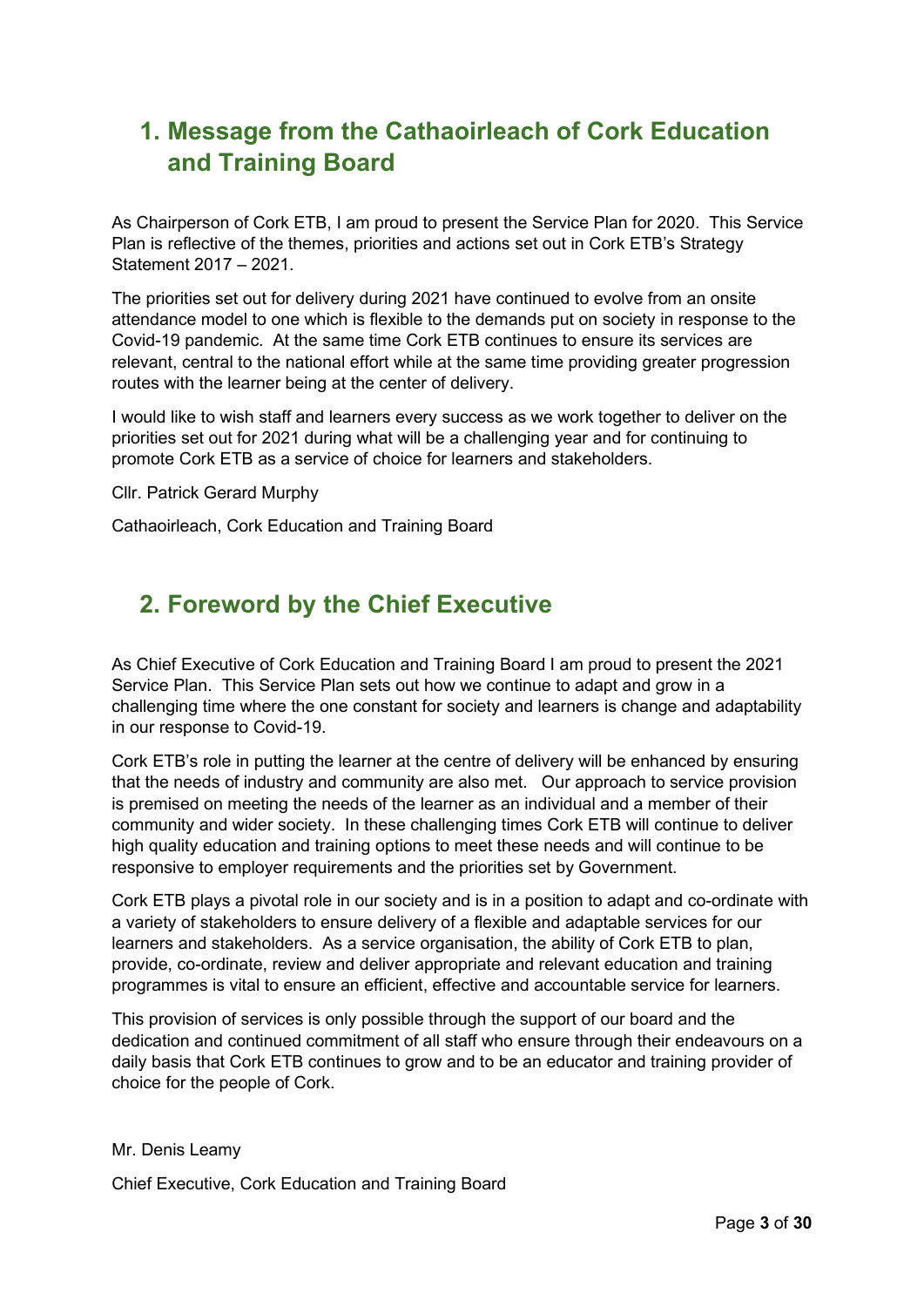### <span id="page-3-0"></span>**3. Profile / Background of Cork ETB**

The Education and Training Boards Act 2013 was passed in May 2013 to take effect from 1<sup>st</sup> July 2013. Cork Education and Training Board (hereinafter referred to as Cork ETB) was established under the Education and Training Boards Act, 2013 and is responsible and accountable to the Department of Education (hereinafter referred to as DES) and to the Department of Further and Higher Education, Research, Innovation and Science (hereinafter referred to as DFHERIS) for the proper direction and control of its functions in the Cork City and Cork County Councils' local authority areas for the delivery of primary, post primary and further education.

Cork ETB is the only statutory body in Cork with the responsibility to provide education and training across a broad range of services. The services provided bring challenges to the organisation when combined with the number of learners and the diversity of what the expectations of learners are. The range of services provided by Cork ETB in respect of education, training and activities are:

| <b>Primary Students</b>                 |
|-----------------------------------------|
| <b>Post Primary Students</b>            |
| <b>Further Education (PLC) Students</b> |
| <b>Apprenticeship Training</b>          |
| <b>Community Training Centres</b>       |
| <b>Local Training Initiatives</b>       |
| <b>Specialist Training Providers</b>    |
| <b>Specific Skills Training</b>         |
| <b>Traineeship Training</b>             |
| Youthreach                              |
| <b>Adult Literacy Groups</b>            |
| <b>BTEI Groups</b>                      |
| <b>ESOL</b>                             |
| <b>Evening Training</b>                 |
| <b>ITABE</b>                            |
| <b>Skills for Work</b>                  |
| <b>Skills for Advance</b>               |
| <b>Community Education</b>              |
| <b>Voluntary Literacy Tuition</b>       |
| Recognition of Prior Learning           |
| <b>Outdoor Education</b>                |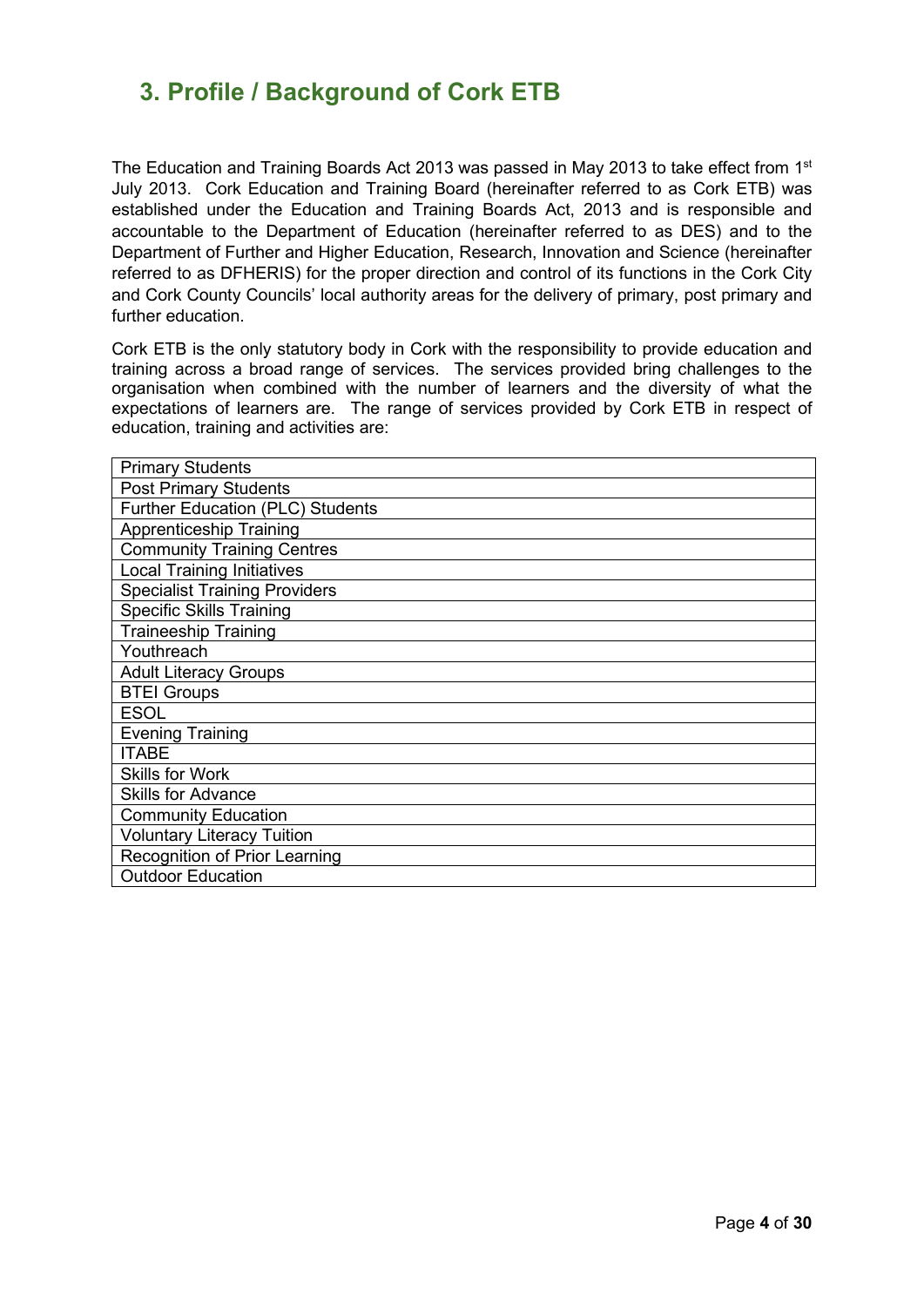### Geographical Map of Cork ETB

<span id="page-4-0"></span>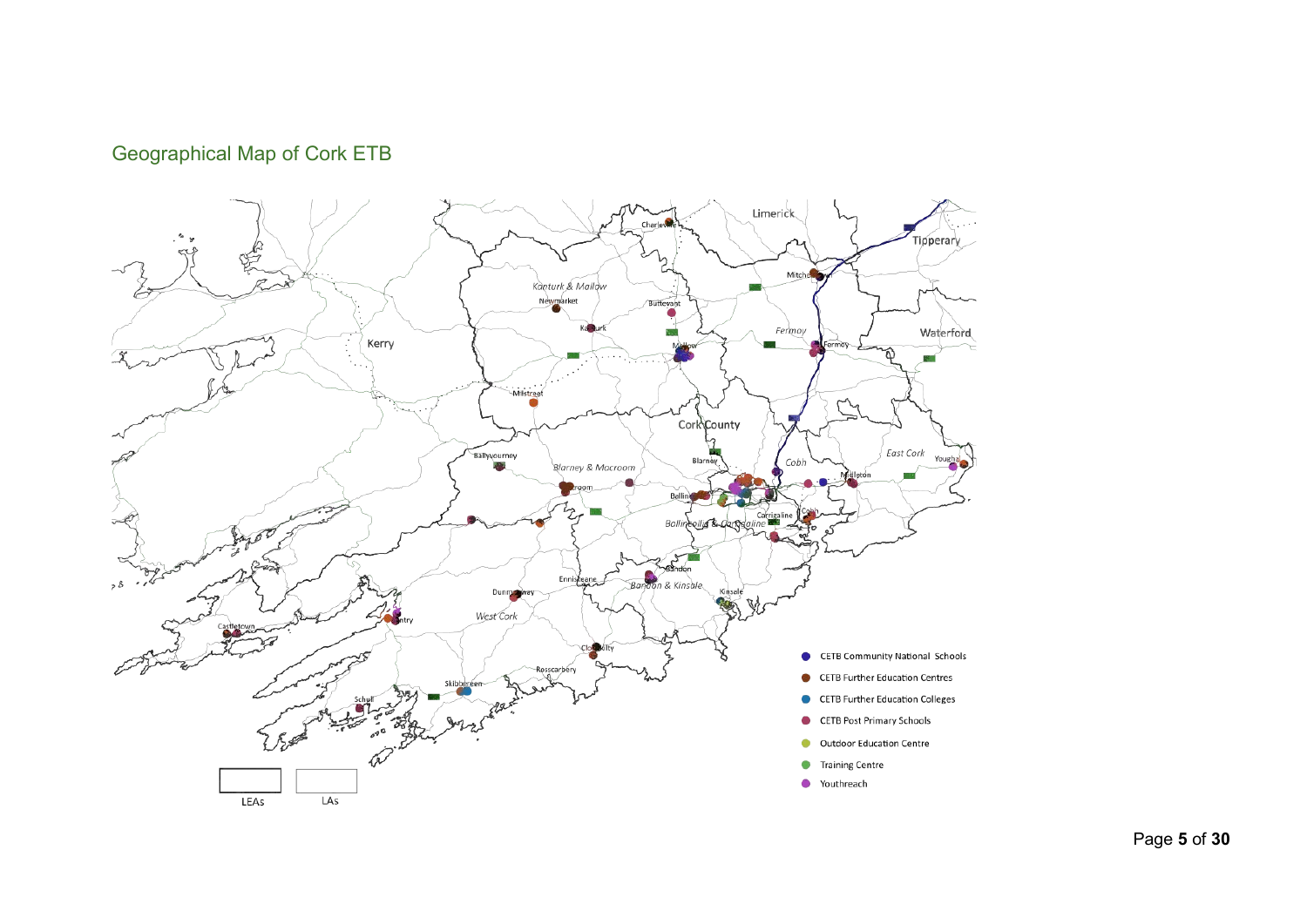### <span id="page-5-0"></span>**4. Strategy Statement**

#### <span id="page-5-1"></span>Vision, Mission, Strategic Themes

In developing strategic themes, Cork ETB gave particular cognisance to the vision and mission of the organisation which was developed through a consultative process with our staff and stakeholders. Our strategic themes are to further develop our vision and mission statements for the organisation. All aspects of our strategy are underpinned by the guiding principles and values that have been identified by staff and stakeholders as being an integral part of what it means to be a part of Cork ETB and, also what Cork ETB is to stand for.

| <b>Vision</b>       | • Cork ETB is a driving force of<br>education and training in Cork,<br>providing high quality services which<br>are innovative, responsive and<br>inclusive. Through Cork ETB there is<br>a pathway for every learner. |
|---------------------|------------------------------------------------------------------------------------------------------------------------------------------------------------------------------------------------------------------------|
| <b>Mission</b>      | • Cork ETB plans, provides, supports<br>and co-ordinates education, training<br>and youth services in Cork which are<br>recognised internationally as a model<br>of excellence.                                        |
| Strategic<br>Themes | <b>Our Learners</b><br>Our People<br><b>Our Services</b><br>Our Organisation                                                                                                                                           |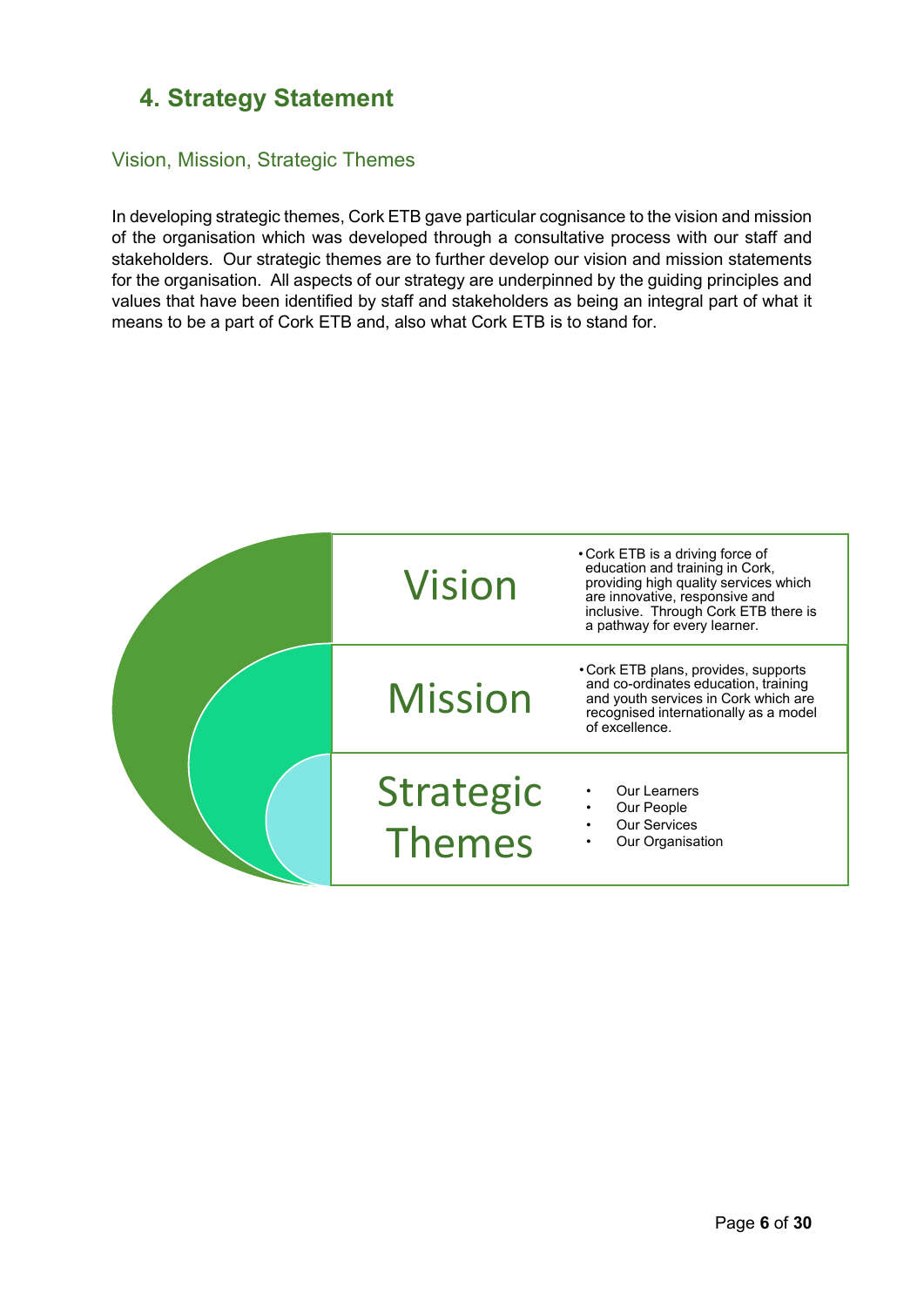**Cork ETB will always act in the best interests of learners. The following principles and values underpin our strategic thinking, planning, decision making and our everyday actions.**

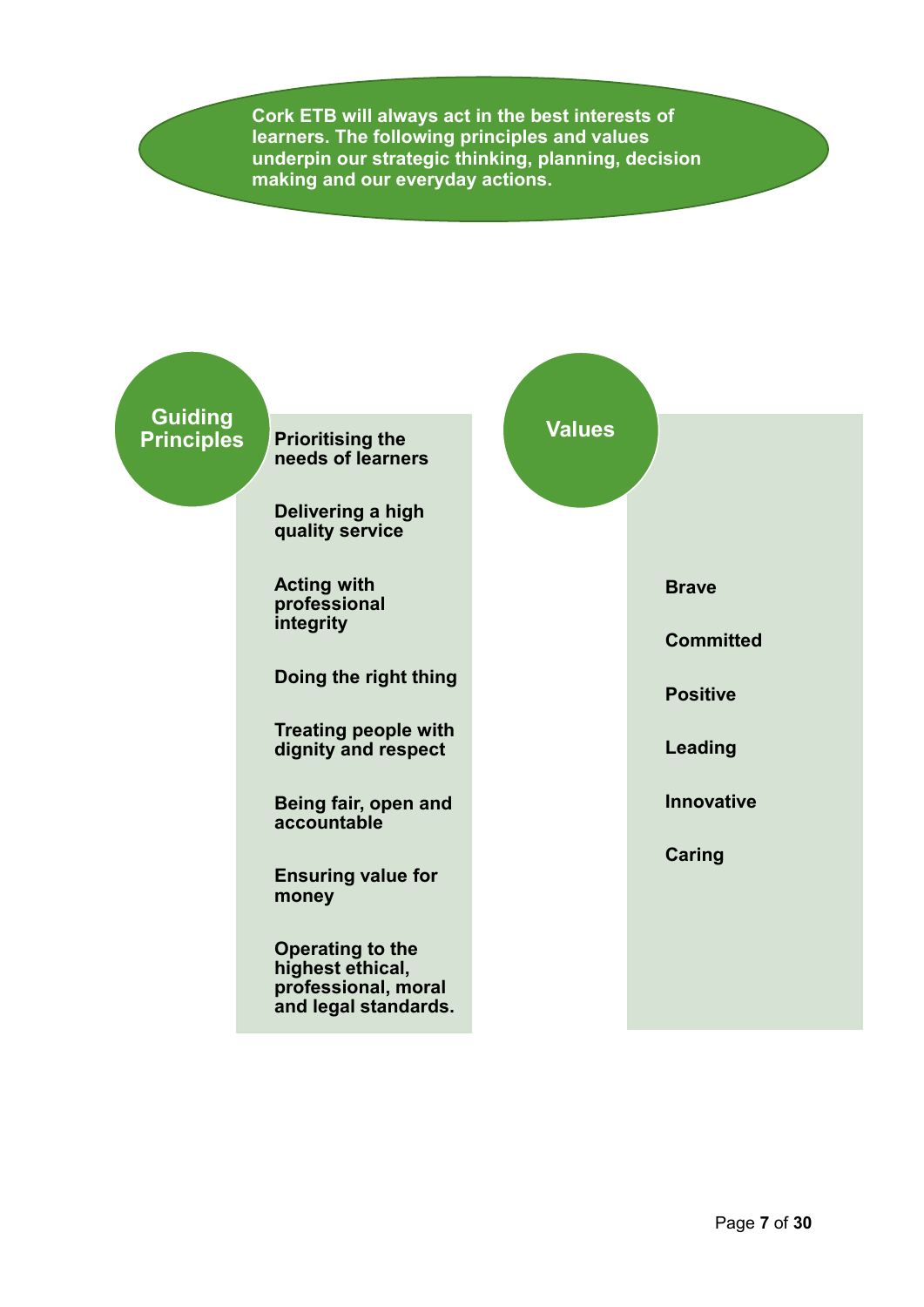### What our Values Mean

<span id="page-7-0"></span>

| <b>Value</b>                                              | <b>Brave</b>                                                                                                                                                                                                                                                                                                                                                                                                             | <b>Committed</b>                                                                                                                                                                                                                                                                                                                         | <b>Positive</b>                                                                                                                                                                                                                                                            | <b>Leading</b>                                                                                                                                                                                                                                                                                                                                                                                                                                                                                    | <b>Innovative</b>                                                                                                                                                                                                                                                                                                  | <b>Caring</b>                                                                                                                                                                                                                                                                                                                                                  |
|-----------------------------------------------------------|--------------------------------------------------------------------------------------------------------------------------------------------------------------------------------------------------------------------------------------------------------------------------------------------------------------------------------------------------------------------------------------------------------------------------|------------------------------------------------------------------------------------------------------------------------------------------------------------------------------------------------------------------------------------------------------------------------------------------------------------------------------------------|----------------------------------------------------------------------------------------------------------------------------------------------------------------------------------------------------------------------------------------------------------------------------|---------------------------------------------------------------------------------------------------------------------------------------------------------------------------------------------------------------------------------------------------------------------------------------------------------------------------------------------------------------------------------------------------------------------------------------------------------------------------------------------------|--------------------------------------------------------------------------------------------------------------------------------------------------------------------------------------------------------------------------------------------------------------------------------------------------------------------|----------------------------------------------------------------------------------------------------------------------------------------------------------------------------------------------------------------------------------------------------------------------------------------------------------------------------------------------------------------|
| <b>What It</b><br><b>Means</b>                            | We put our learners'<br>needs first and are not<br>afraid to make the<br>hard decisions<br>required to deliver the<br>best possible service.                                                                                                                                                                                                                                                                             | We have a clear<br>vision and purpose<br>with which we are<br>fully engaged and<br>on which we are<br>determined to<br>deliver.                                                                                                                                                                                                          | We are optimistic<br>and confident<br>about our<br>opportunities and<br>challenges and<br>believe we can<br>make a positive<br>difference to the<br>lives of the people<br>we serve.                                                                                       | We expect our<br>people to be<br>leaders - to have a<br>clear vision, take<br>the initiative, and to<br>inspire and<br>motivate learners<br>and colleagues<br>through their<br>example.                                                                                                                                                                                                                                                                                                           | We are focused on<br>constant<br>improvement and<br>being at the<br>forefront of change<br>and innovation in<br>education and<br>training.                                                                                                                                                                         | We adopt an inclusive<br>and respectful<br>approach to our<br>learners and staff and<br>strive to ensure that<br>each person using our<br>services reaches<br>his/her potential.                                                                                                                                                                               |
| <b>We</b><br><b>Expect</b><br>Our<br><b>People</b><br>To: | Make the right call<br>$\bullet$<br>Push the<br>$\bullet$<br>boundaries to get<br>the best outcome<br>Be tenacious in<br>$\bullet$<br>pursuit of<br>improvements for<br>learners<br>Support good<br>$\bullet$<br>decisions and<br>change bad ones<br>Be happy to<br>$\bullet$<br>explain our<br>decisions<br>Stand up for what<br>$\bullet$<br>we believe in<br>Advocate for<br>$\bullet$<br>learners and<br>communities | <b>Work hard</b><br>$\bullet$<br>Go the extra<br>mile<br>Put learners'<br>$\bullet$<br>needs first<br>Be persistent<br>Be loyal to the<br>organisation<br>Support<br>$\bullet$<br>colleagues<br>Work as a team<br>member<br>Be co-operative<br>$\bullet$<br>Have a strong<br>$\bullet$<br>work ethic<br>Be focused on<br>getting results | Be optimistic<br>$\bullet$<br>Respond<br>$\bullet$<br>positively<br>Be proactive<br>$\bullet$<br>Look for<br>$\bullet$<br>opportunity and<br>act on it<br><b>Embrace</b><br>$\bullet$<br>change<br>Deal with<br>$\bullet$<br>issues promptly<br>Be part of the<br>solution | Have a vision<br>$\bullet$<br>Step up to the<br>$\bullet$<br>challenge<br>Communicate<br>$\bullet$<br><b>Motivate</b><br>$\bullet$<br>Encourage<br>$\bullet$<br><b>Aspire</b><br>$\bullet$<br><b>Build trust</b><br>$\bullet$<br>Tell the truth<br>$\bullet$<br>Act as a role<br>$\bullet$<br>model<br>Be results-<br>$\bullet$<br>oriented<br><b>Drive</b><br>$\bullet$<br>innovation<br>Influence<br>$\bullet$<br>Collaborate<br>$\bullet$<br>Demonstrate<br>$\bullet$<br>personal<br>integrity | Try new<br>$\bullet$<br>approaches<br>Be creative<br>$\bullet$<br>Drive change<br>$\bullet$<br>Be flexible<br>$\bullet$<br>Seek to<br>$\bullet$<br>improve<br><b>Find solutions</b><br>$\bullet$<br>for problems<br>Support new<br>$\bullet$<br><b>ideas</b><br>Contribute<br>$\bullet$<br>positively to<br>change | <b>Engage with</b><br>$\bullet$<br>learners and<br>colleagues<br>Be genuine<br>$\bullet$<br>Be understanding<br>Be empathetic<br>Acknowledge<br>effort<br>Encourage<br>inclusivity and<br>diversity<br>Be sensitive<br>Look out for<br>$\bullet$<br>colleagues<br>Listen<br>$\bullet$<br>Treat people well<br>Ask for feedback<br>Support those<br>who need it |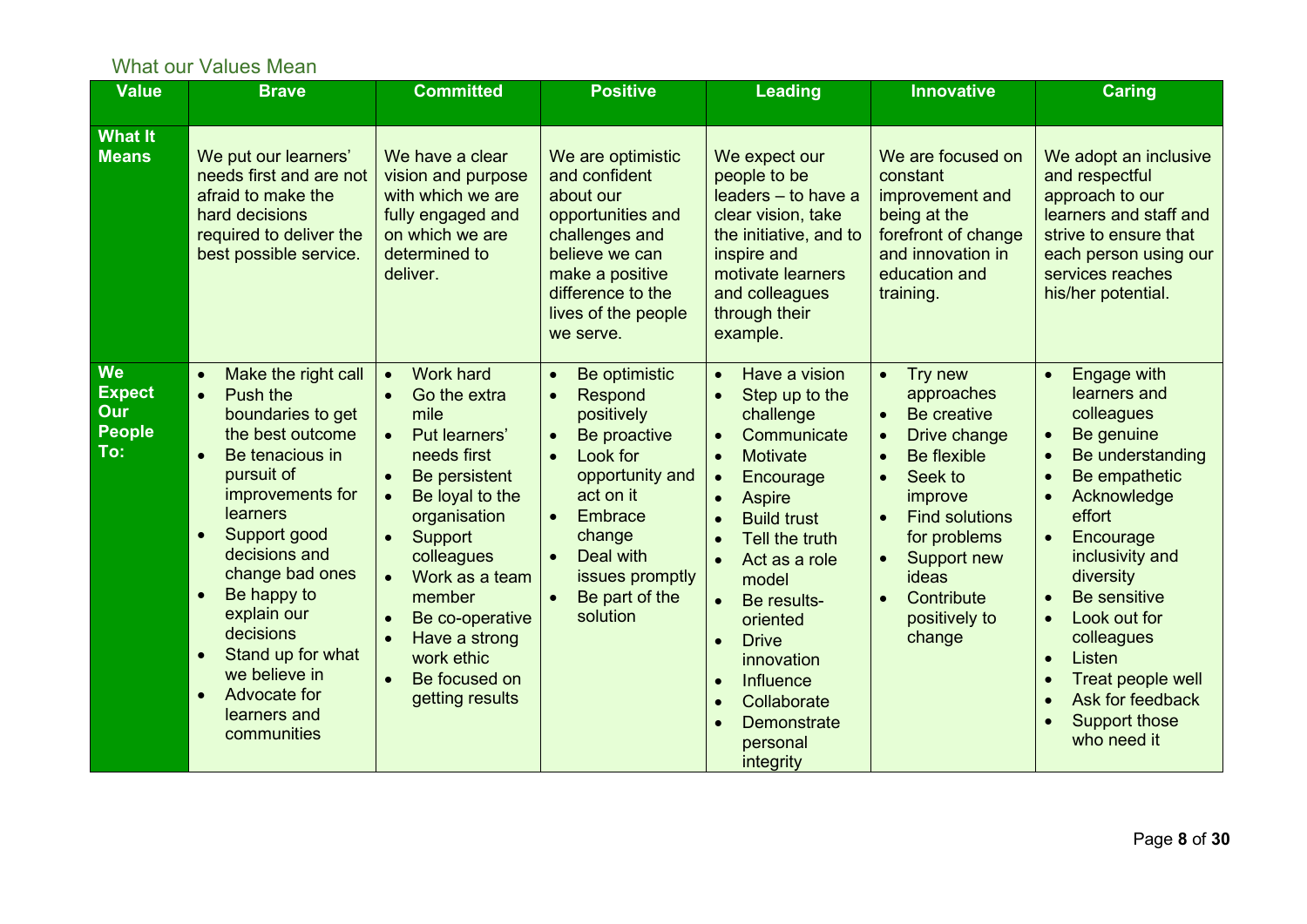#### <span id="page-8-0"></span>Service Plan Monitoring

This Service Plan is developed to support the implementation of Cork ETB Strategy Statement 2017 – 2021. While the Strategy Statement sets out our priorities and aims over a 5-year period, it is important that there is a process in place to support their delivery.

In developing the Service Plan a consultation process was undertaken with Senior Managers and Principals across all areas of provision to ensure that the actions set out for delivery during the Service Plan cycle are appropriate to the overall priorities and aims set out in the Corporate Strategy Statement.

The consultation process also ensures that the outcomes set out for 2020 are achievable and are owned by the Senior Managers and Principals in their respective areas of service provision.

To support delivery on the outcomes identified, there are Project Leads and Sponsors identified in all areas of provision.

The roles of the Project Leads and Sponsors are defined as;

#### *Project Lead:*

*The Lead is responsible for leading the delivery of the action by working with Management colleagues and other colleagues as appropriate to deliver the planned outcome.* 

#### *Sponsor:*

*To support the Lead by meeting regularly to ensure the progress is on track and to help resolve open issues. Also helping to ensure the expected benefits from completing the action are realised.*

In addition to the above the following groups are also in place to provide assistance and/or resources where required to ensure that outcomes are delivered upon;

- Executive Group
- Senior Management Group
- FET Steering Group
- Principals Group
- Deputy Principals Group
- Youthreach Co-ordinators Group
- Quality Assurance Steering Group
- Middle Management Group

These groups meet regularly and provide cross sector/location support to the project leads and sponsors by ensuring a multidimensional communication process is in place to support and monitor delivery. This support also includes where appropriate the establishment of cross service working groups where particular actions identified for delivery require same e.g. intranet working group, TEL Strategy.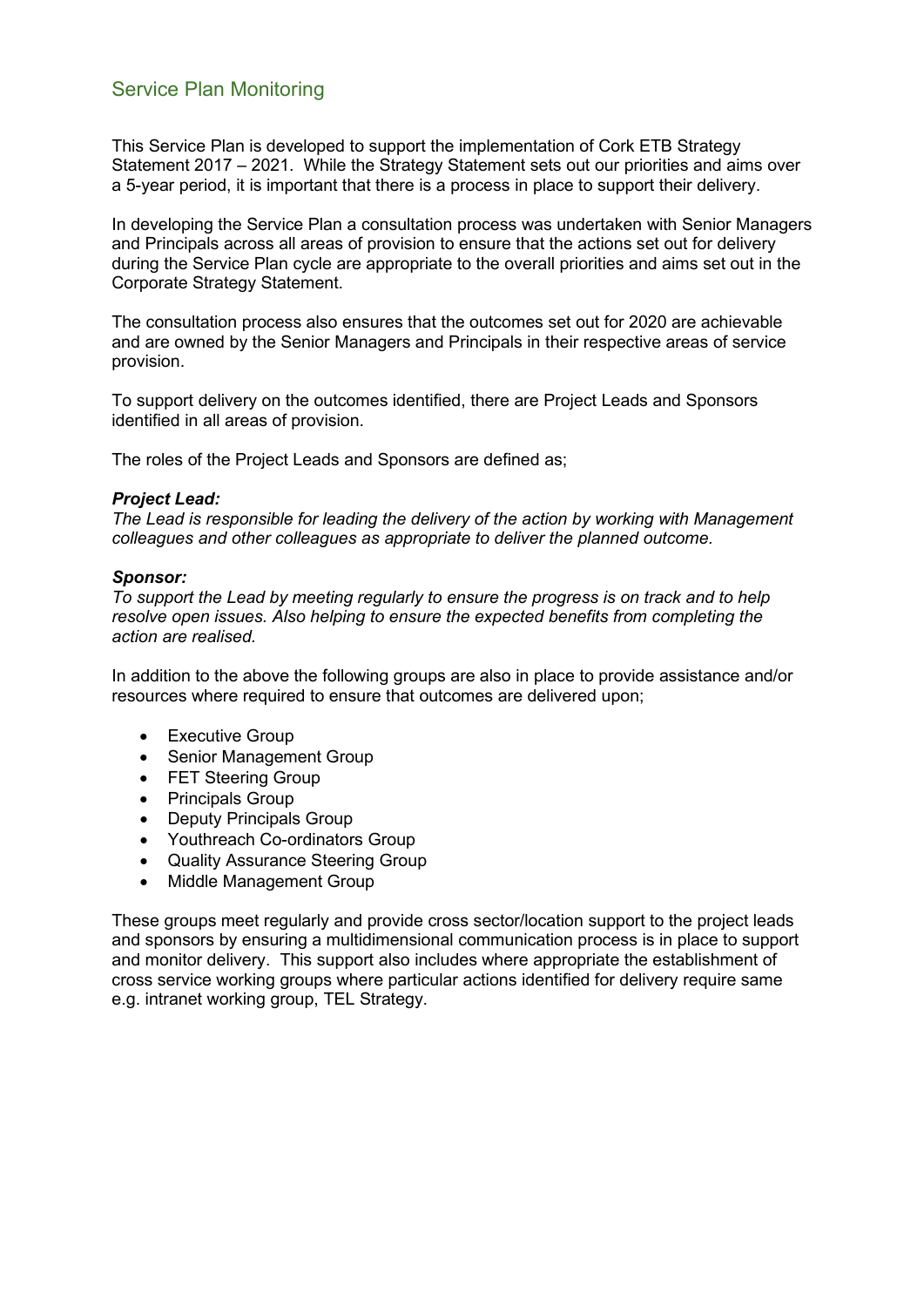#### <span id="page-9-0"></span>Planning Cycle Work Flow



It is important that the above process is utilised to ensure transparency, clarity of purpose and to keep a focus on actively working to deliver what we have set out to achieve over the lifetime of the Strategy Statement.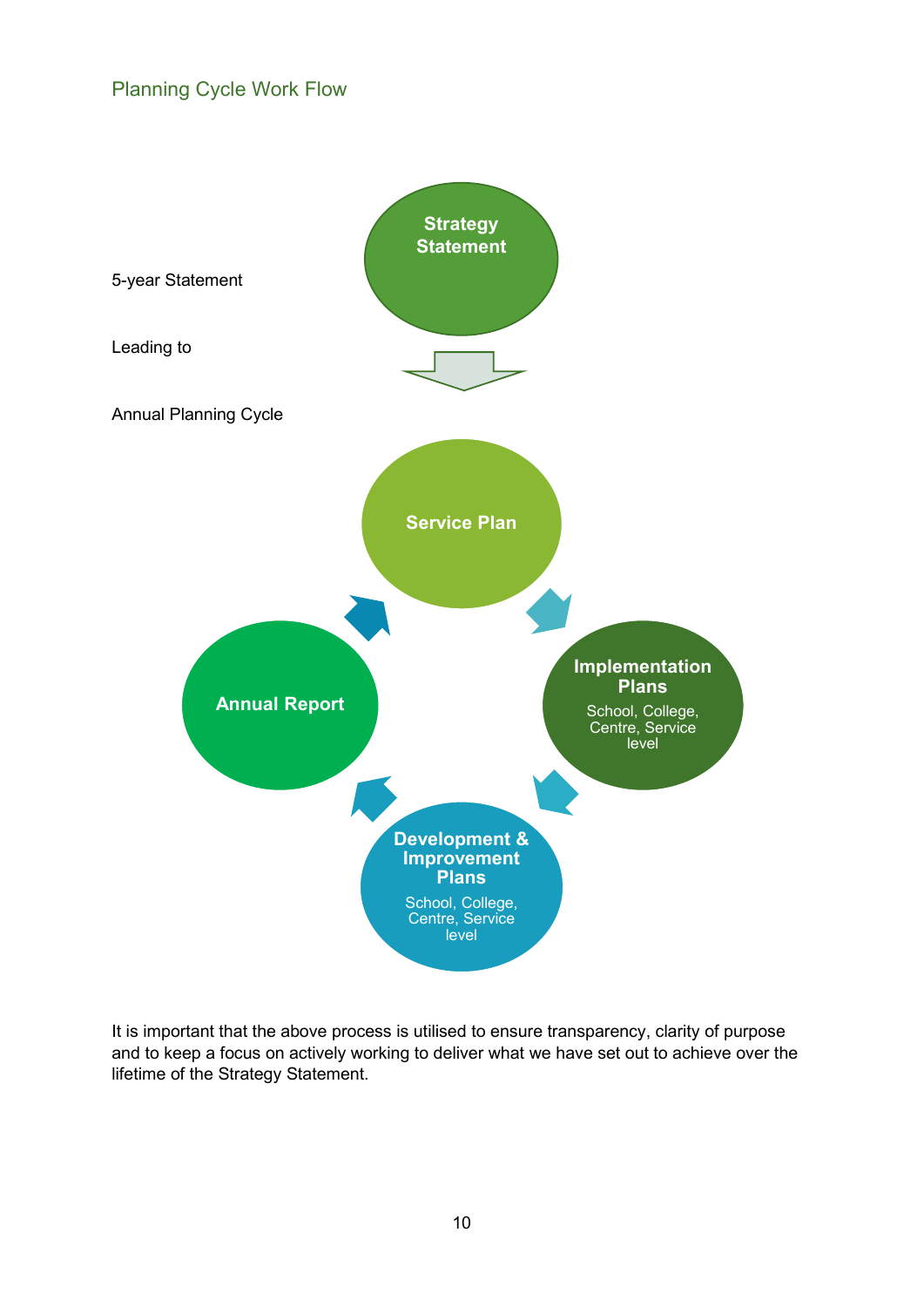### **5. Statement of Services 2021**

Cork ETB promotes all aspects of the United Nations Sustainable Development Goals with particular focus on Goal 4, the provision of quality education and the promotion of lifelong learning for all, and will carry out a number of initiatives, in collaboration with other educational institutions and local authorities in Cork to raise the profile of lifelong learning and Cork as a City and County of Learning.

Cork ETB though its engagement with the DES will ensure the delivery of a broad based curriculum to ensure our students progress from Primary and Post Primary with a high quality, well grounded value based education which is based on the value of equal opportunity for every child.

Cork ETB continues to actively collaborate with SOLAS in the development of strategic goals to promote Further Education and Training as the vehicle for development and upskilling, through the provision of specialised courses, traineeships, apprenticeships, literacy, community based education, by which people of any age or background can progress to higher education or within the world of work.

As the statutory body with responsibility for the promotion and delivery of quality education and training in Cork, active participation on various boards ensures Cork ETB continues to contribute and grow positively to the development of Cork as a City and County of Learning with a strong economic and societal future ahead. This is further enhanced through active collaboration with many entities such as CIT, UCC, Cork City Council, Cork County Council, Cork Chamber, Partnerships Boards, Local Community Development Committees, UNESCO, OECD Local Employment and Economic Development Forum.

<span id="page-10-0"></span>Cork ETB has and continues to be to the forefront of COVID-19 specific initiatives, both locally and nationally to support our learners in their educational and training endeavours with an emphasis on developing cross agency initiatives.

Under the terms of the Performance Delivery Agreement between the Department of Education & Skills and Cork ETB, the following goals and priorities were identified. The specific actions for the achievement of these priorities, together with the associated performance indicators and targets to be delivered are as follows;

| Goal       | <b>Priority</b>                    | <b>Action</b>                                                                                                                                                | <b>Performance</b>     | <b>Target</b>   |
|------------|------------------------------------|--------------------------------------------------------------------------------------------------------------------------------------------------------------|------------------------|-----------------|
|            |                                    |                                                                                                                                                              | <b>Indicator</b>       |                 |
| Governance | Attendance rates at board meetings | Individual boards should re-<br>emphasis the requirement for<br>attendance at all board meetings as<br>per the Code of Practice for<br>Governance of CETB's. | Attendance<br>Register | 100% attendance |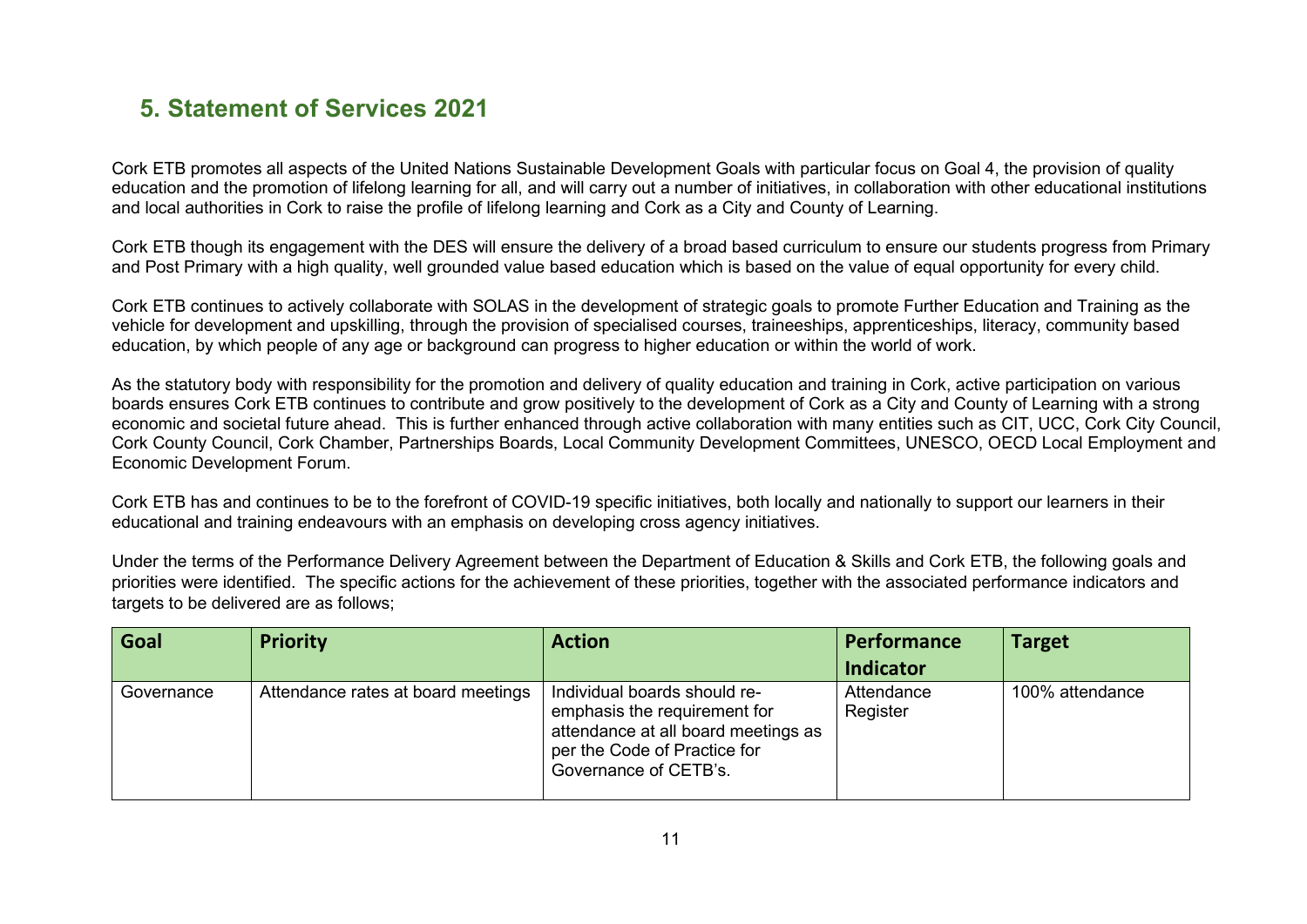| <b>Board Self Assessments</b>                                                    | All boards should carry out self<br>assessments, using the<br>questionnaire included in the Code<br>of Practice, to identify areas where<br>improvements are required.                                                                            | <b>Self Assessments</b><br>carried out with<br>Records of<br>completed<br>assessment sheets<br>and discussion<br>item in minutes of<br>boards     | Self assessments<br>carried out by Board                                     |
|----------------------------------------------------------------------------------|---------------------------------------------------------------------------------------------------------------------------------------------------------------------------------------------------------------------------------------------------|---------------------------------------------------------------------------------------------------------------------------------------------------|------------------------------------------------------------------------------|
| Financial expertise on audit and<br>finance committees                           | Appointments to audit and finance<br>committees should be made by the<br>board in consultation with committee<br>chairs. External members of<br>committees should bring the<br>required audit and financial skills<br>and experience to the role. | <b>Finance and Audit</b><br>Committees<br>operating as per<br>code of practice                                                                    | <b>External members</b><br>with requisite skills<br>and experience           |
| Board appraisal of work carried out<br>by Finance and Audit & Risk<br>Committees | The chair of each board should<br>ensure that board members are<br>provided with written reports on the<br>work carried out by finance and<br>audit & risk committees as required<br>under the Code of Practice for<br>Governance of ETB's.       | Report submitted<br>and presented to<br>Board by Finance<br>and Audit & Risk<br>Committees                                                        | Noted in Board<br><b>Minutes</b>                                             |
| Self Assessment by Finance and<br><b>Audit &amp; Risk Committees</b>             | The chairs of both the audit & risk<br>and the finance should ensure that a<br>self exercise is completed annually<br>as required under the Code of<br>Practice for the Governance of<br>ETBs.                                                    | <b>Self Assessments</b><br>carried out with<br>Records of<br>completed<br>assessment sheets<br>and discussion<br>item in minutes of<br>Committees | Self assessments<br>carried out by Finance<br>and Audit & Risk<br>Committees |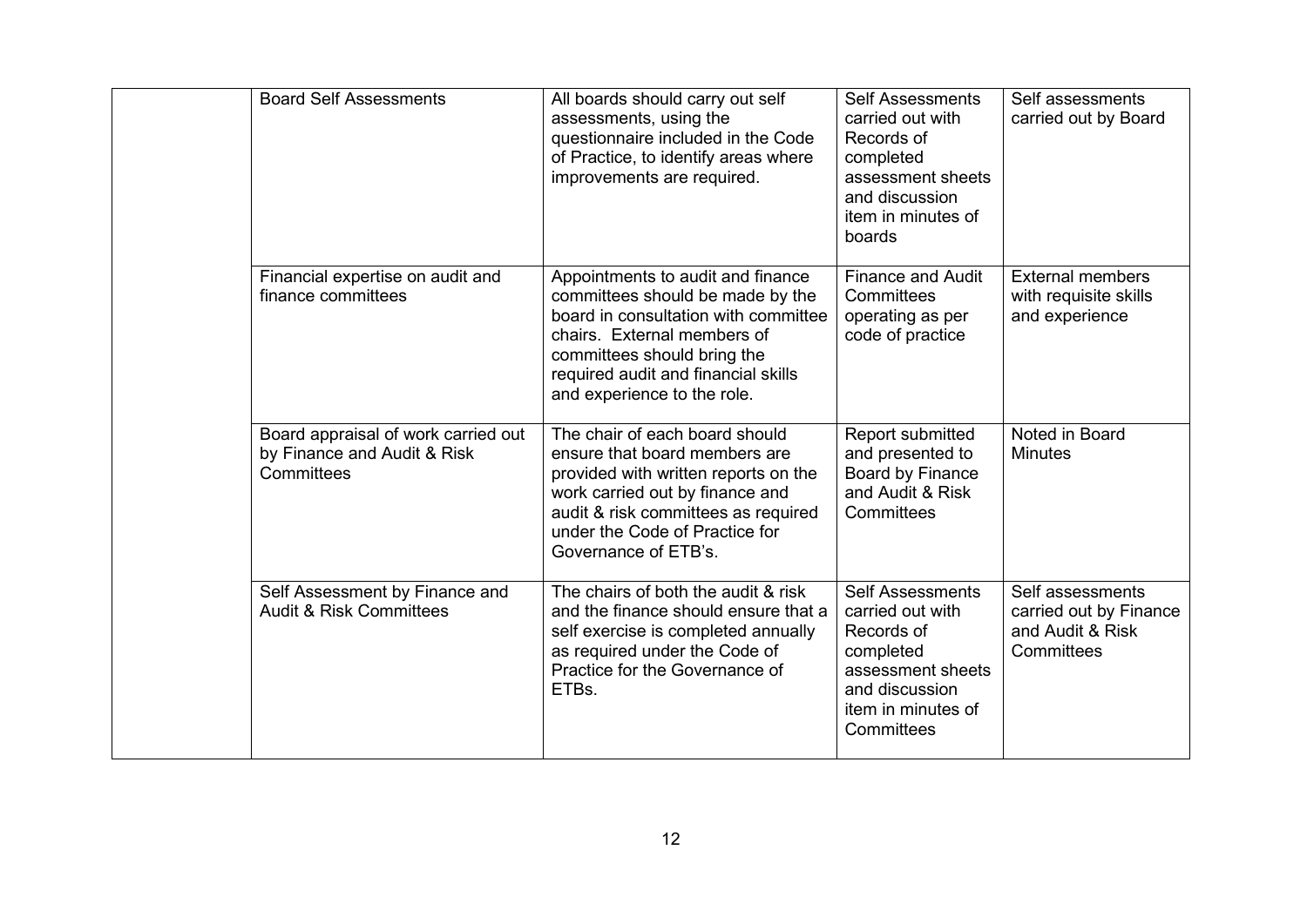| Departmental reporting deadlines    | Reporting deadlines set by the<br>Department should be adhered to.                                                                                                                                                                                                          | Submission of<br>reports as<br>requested by<br>Department in the<br>required deadlines                                                                                              | Reports submitted in<br>accordance with<br>deadline dates                                                                                                                                       |
|-------------------------------------|-----------------------------------------------------------------------------------------------------------------------------------------------------------------------------------------------------------------------------------------------------------------------------|-------------------------------------------------------------------------------------------------------------------------------------------------------------------------------------|-------------------------------------------------------------------------------------------------------------------------------------------------------------------------------------------------|
| <b>Risk Management Policy</b>       | The board of each ETB should<br>ensure that there is an ongoing<br>process designed to identify and<br>address significant risks involved in<br>achieving an entity's outcomes. The<br>audit and risk committee should<br>support the board in this role.                   | <b>Risk Management</b><br>policy in place with<br>active Risk<br>Register in place<br>with quarterly<br>reviews. Regular<br>reporting to Audit<br>and Risk<br>Committee             | Minutes of Audit &<br><b>Risk Committee</b>                                                                                                                                                     |
| Internal controls                   | The board of each ETB should<br>ensure that it receives adequate<br>assurance that specified controls<br>are operating as intended.                                                                                                                                         | Internal controls<br>system in place for<br>the assurance of<br>the board with<br>process flow as<br>outlined in Code of<br>Practice                                                | Review completed in<br>accordance with<br>statutory deadlines                                                                                                                                   |
| Follow best practise in procurement | Analysis of 2020 expenditure and<br>preparation of MAPP for ETBI<br>submission<br><b>Preparation of Corporate</b><br>Procurement Plan for 2021<br>Support implementation of<br><b>Procurement Procedures and</b><br>provide on ongoing training and<br>support as necessary | Identify areas<br>requiring<br>organisation wide<br>procurement<br>processes.<br>Structured<br>approach to<br>procurement<br>prioritises.<br>Increase<br>procurement<br>compliance. | Q1 expenditure<br>analysis reporting<br>Q1 Develop<br>Procurement planning<br>plan<br><b>Provide Training</b><br>videos/aids Q1<br>Utilise MyCETB as<br>central information<br>point for users. |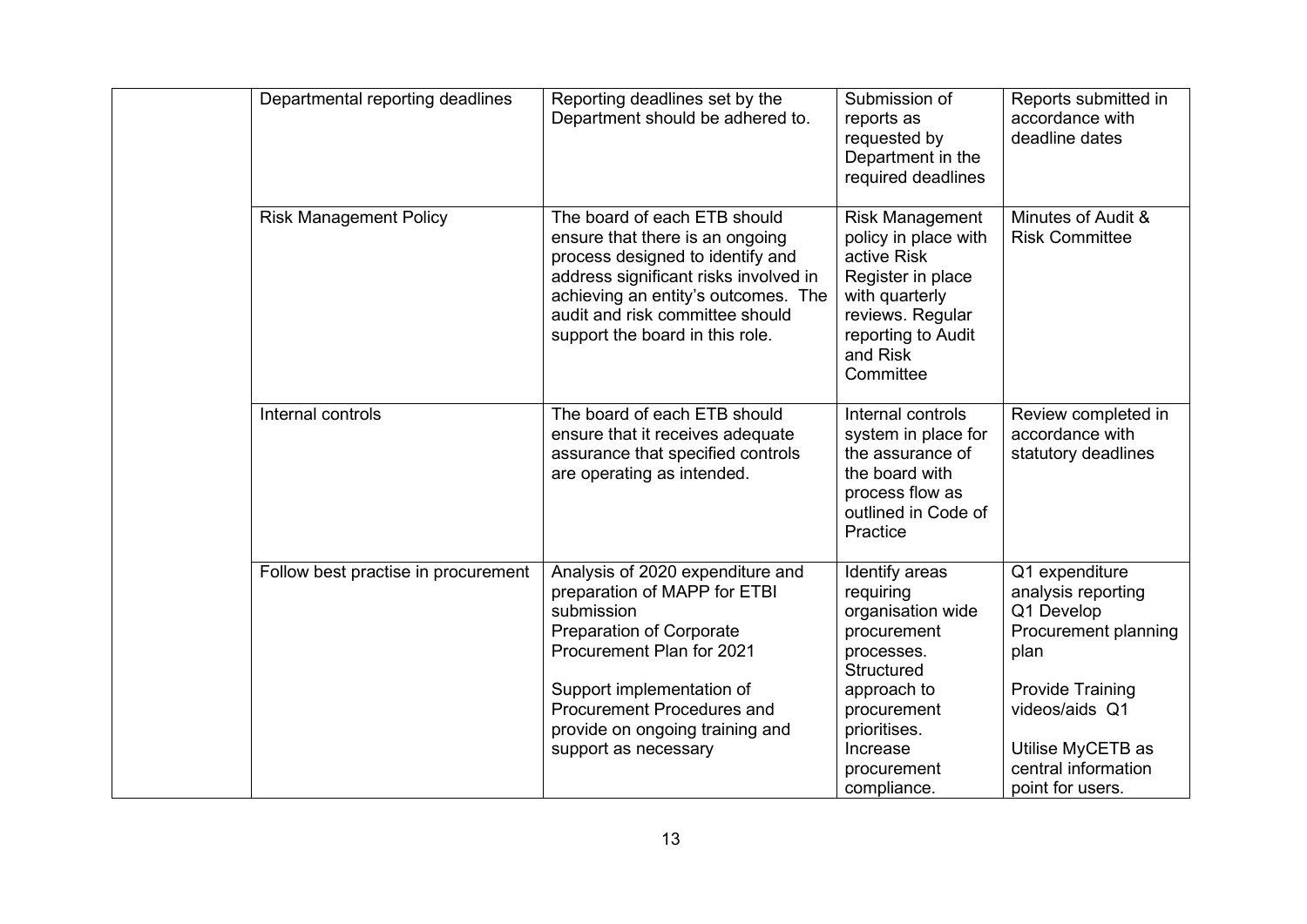|                         |                                               |                                                                                                                                                                                                                                                                                                  | Keep updated with<br>developments in<br>public procurement                                                                                                                                                                                                                    |                                                                                                                                                                                                                                 |
|-------------------------|-----------------------------------------------|--------------------------------------------------------------------------------------------------------------------------------------------------------------------------------------------------------------------------------------------------------------------------------------------------|-------------------------------------------------------------------------------------------------------------------------------------------------------------------------------------------------------------------------------------------------------------------------------|---------------------------------------------------------------------------------------------------------------------------------------------------------------------------------------------------------------------------------|
| <b>Staff Support</b>    | <b>Staff Development</b>                      | The Chief Executive should ensure<br>that;<br>A member of staff is<br>appointed as the training<br>manager<br>Training needs analysis in<br>٠<br>financial management is<br>carried out on an annual<br>basis<br>A training programme on<br>financial management is<br>developed and implemented | A review of<br>Organisational<br>Learning and<br>Development will<br>commence to<br>ensure appropriate<br>structures and<br>arrangements are<br>in place to<br>accommodate<br>training needs<br>analysis and<br>appropriate<br>programmes are<br>developed and<br>implemented | Review of Learning<br>and Development<br>Policy completed<br>incorporating a<br>learning needs<br>analysis to identify<br>areas for the provision<br>of a targeted training<br>programme which will<br>commence with<br>Finance |
| <b>Child Protection</b> | <b>Optimise Student/Learner</b><br>Experience | Ensure all necessary child<br>safeguarding measures are<br>in place in accordance with<br>the Child Protection<br>Procedures for Primary and<br>Post-Primary Schools 2017<br>Ensure full compliance with<br>the Child Protection<br>Procedures for Primary and<br>Post-Primary Schools 2017      | <b>Child Protection</b><br>Reports a standard<br>report on all BOM                                                                                                                                                                                                            | Full compliance<br>maintained                                                                                                                                                                                                   |
| Service<br>Delivery     | <b>Protection Programmes</b>                  | Assist the DES, as needed, to meet<br>the needs arising from the Irish<br>Refugee Protection Programme and<br>provision for international protection<br>applicants                                                                                                                               |                                                                                                                                                                                                                                                                               |                                                                                                                                                                                                                                 |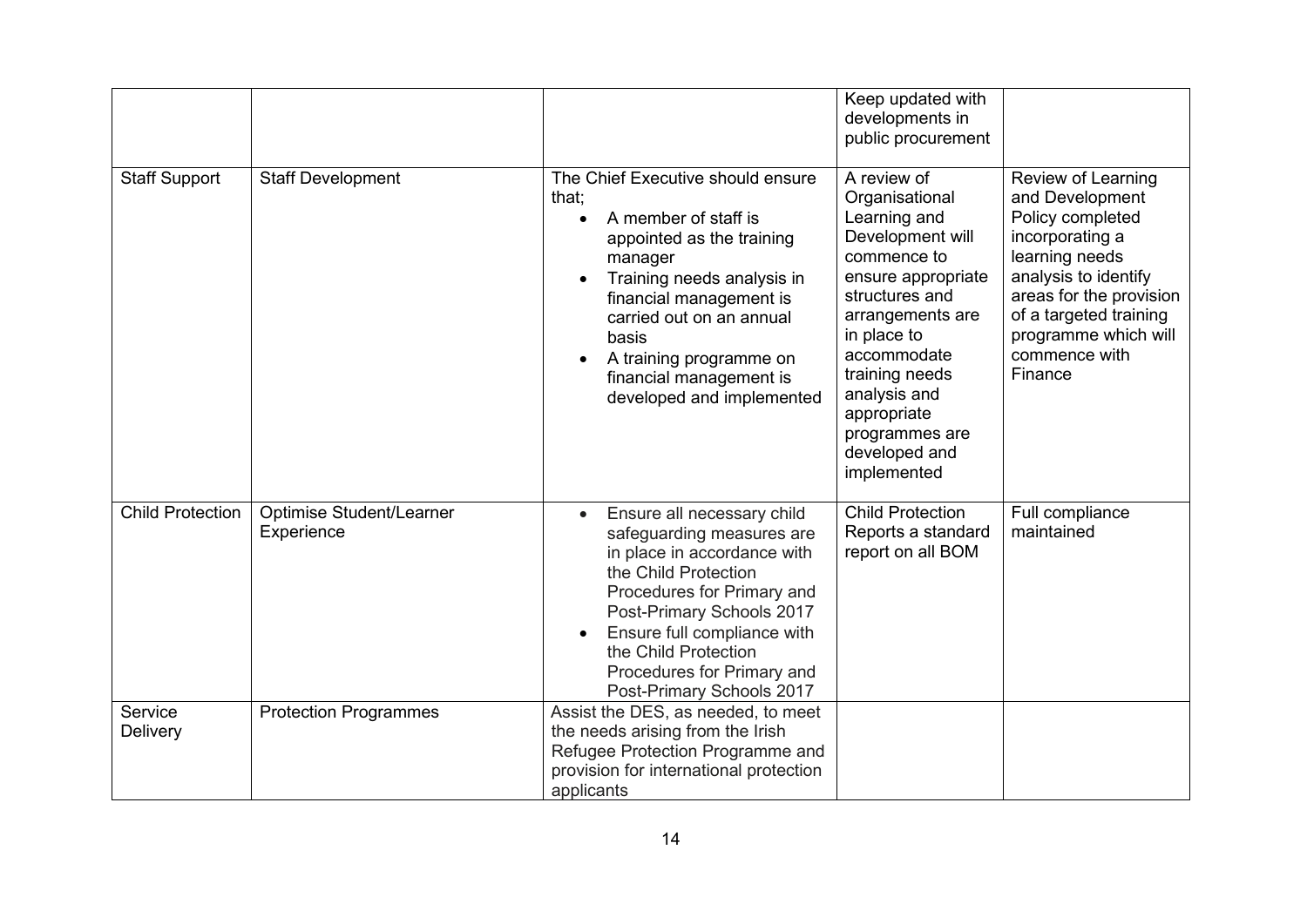The following specific strategic priorities for Cork ETB will be either commenced or delivered during 2021 to ensure advancement of the overall Strategy Statement.

| Goal                                             | <b>Priority</b>                                                                                                                                                         | <b>Action</b>                                                                                                                                                                                                                                                                                                                                              | Performance                                                       | <b>Target</b>                                                                                                 |
|--------------------------------------------------|-------------------------------------------------------------------------------------------------------------------------------------------------------------------------|------------------------------------------------------------------------------------------------------------------------------------------------------------------------------------------------------------------------------------------------------------------------------------------------------------------------------------------------------------|-------------------------------------------------------------------|---------------------------------------------------------------------------------------------------------------|
|                                                  |                                                                                                                                                                         |                                                                                                                                                                                                                                                                                                                                                            | <b>Indicator</b>                                                  |                                                                                                               |
| Equality and<br>Human Rights                     | Implementation of Cork ETB's public<br>sector duty on Equality and Human<br><b>Rights</b>                                                                               | Cork ETB's<br>$\bullet$<br>Equality and<br>Human Rights Draft<br><b>Value Statement</b><br>should be<br>publicised and<br>implemented within<br>the wider<br>organisation<br>Work will be<br>commenced in<br>respect of the<br>assessment and<br>prioritisation of<br>equality and human<br>rights issues<br>experienced by<br>service users and<br>staff. | Assessment of Human<br><b>Rights and Equality</b><br><b>Issue</b> | Finalised document in<br>place                                                                                |
| <b>ESBS Shared</b><br>Payroll<br><b>Services</b> | To prepare for and implement<br>$\bullet$<br>transitional learner payments from<br><b>CETB to ESBS</b>                                                                  | Work with ESBS on<br>system design and                                                                                                                                                                                                                                                                                                                     | Successful transition of<br>leaners wave 2 to ESBS.               | Transfer VTOS and<br>Youthreach leaners in<br>accordance with<br><b>ESBS</b> implementation<br>time frame Q2. |
|                                                  | To prepare for transition of<br>employee payrolls from CETB to<br><b>ESBS Shared Payroll service</b><br>solution and ensure all pre-<br>implementation tasks identified | <b>Transition lead and</b><br>Project Team<br>SMEs to be agreed                                                                                                                                                                                                                                                                                            | Key resources in<br>place and<br>consequential<br>vacancies       | All pre-<br>implementation items<br>identified as required<br>on the ESBS<br><b>Business readiness</b>        |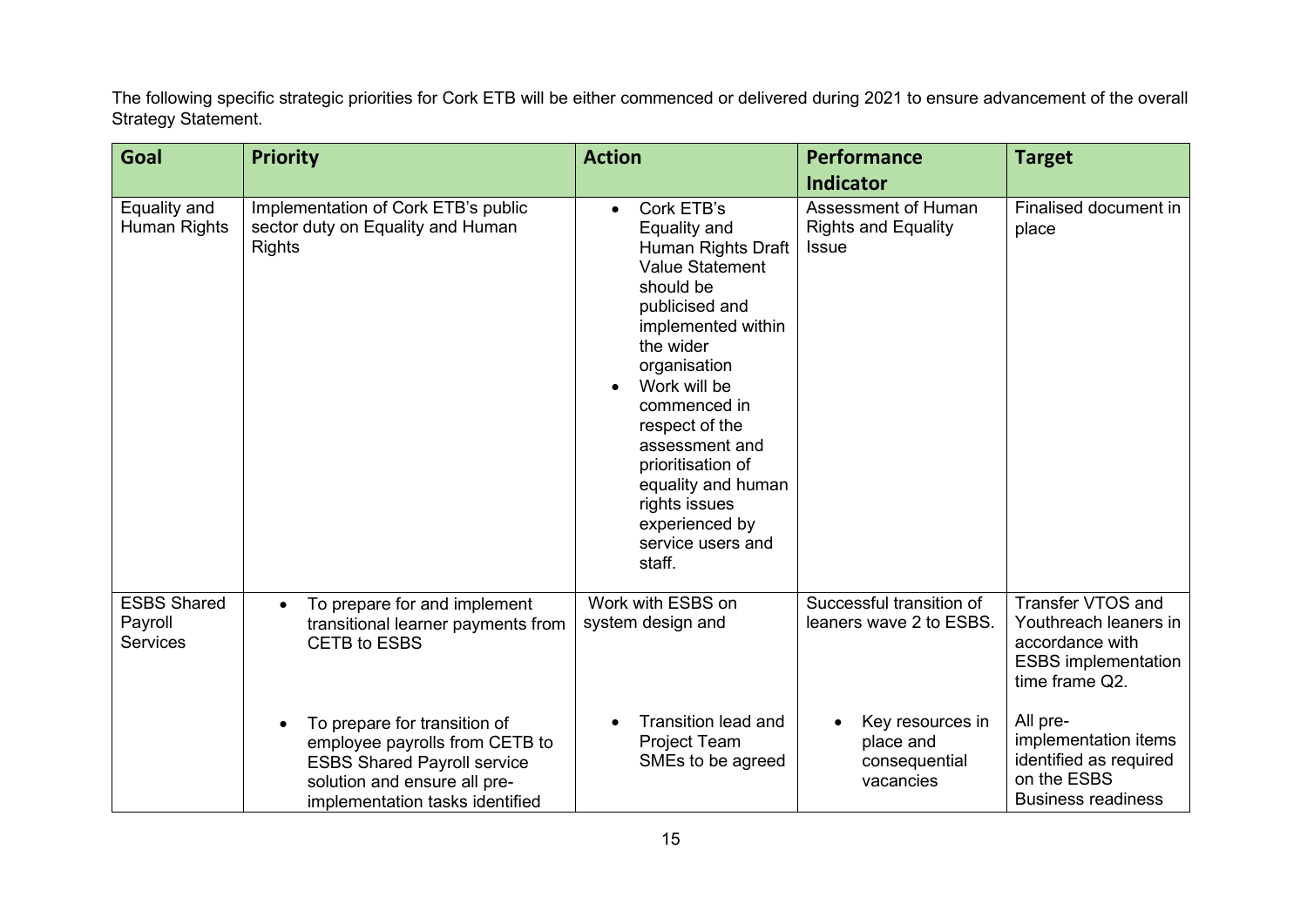|                                   | internally and through the ESBS<br><b>BRC (Business Readiness</b><br>Checklist) are achieved                               | Identify areas<br>where changes can<br>be implemented in<br>preparation for<br>transition to shared<br>payroll solution<br>Roll out of DCS<br>PTT system to<br>remaining centres | identified and<br>filled.<br>Changes<br>implemented<br>which will ensure<br>readiness for<br>upgrade<br>All remaining<br>centres (6)<br>transferred to<br>electronic<br>timesheets                           | checklist in place by<br>end Q3/Q4 2021              |
|-----------------------------------|----------------------------------------------------------------------------------------------------------------------------|----------------------------------------------------------------------------------------------------------------------------------------------------------------------------------|--------------------------------------------------------------------------------------------------------------------------------------------------------------------------------------------------------------|------------------------------------------------------|
|                                   | To develop ERecruitment shared<br>service solution for<br>implementation across all ETBs                                   | Provide SME resource to<br>work with ESBS to agree<br>solution for ERecruit<br>module on CoreHR                                                                                  | <b>Agree ERecruitment</b><br>solution prototype for<br>implementation as part of<br>the Shared Services plan                                                                                                 | End Q3 2021                                          |
| <b>Building</b><br>Infrastructure | Continue to support and influence<br>Departmental Capital investment in<br>Schools and FET sector Estate<br>infrastructure | Management and<br>administration of current<br>and future Projects in line<br>with Technical guidelines.                                                                         | Complete Works at<br>• Carrigaline<br>Education<br>Campus<br>David College<br>Mallow building<br>completion<br>Davis College<br>external Works<br>St Colemans CC<br>Middelton<br>St Brogans<br><b>Bandon</b> | Sept 2021<br>April 2021<br>Q3April 2021<br>Sept 2021 |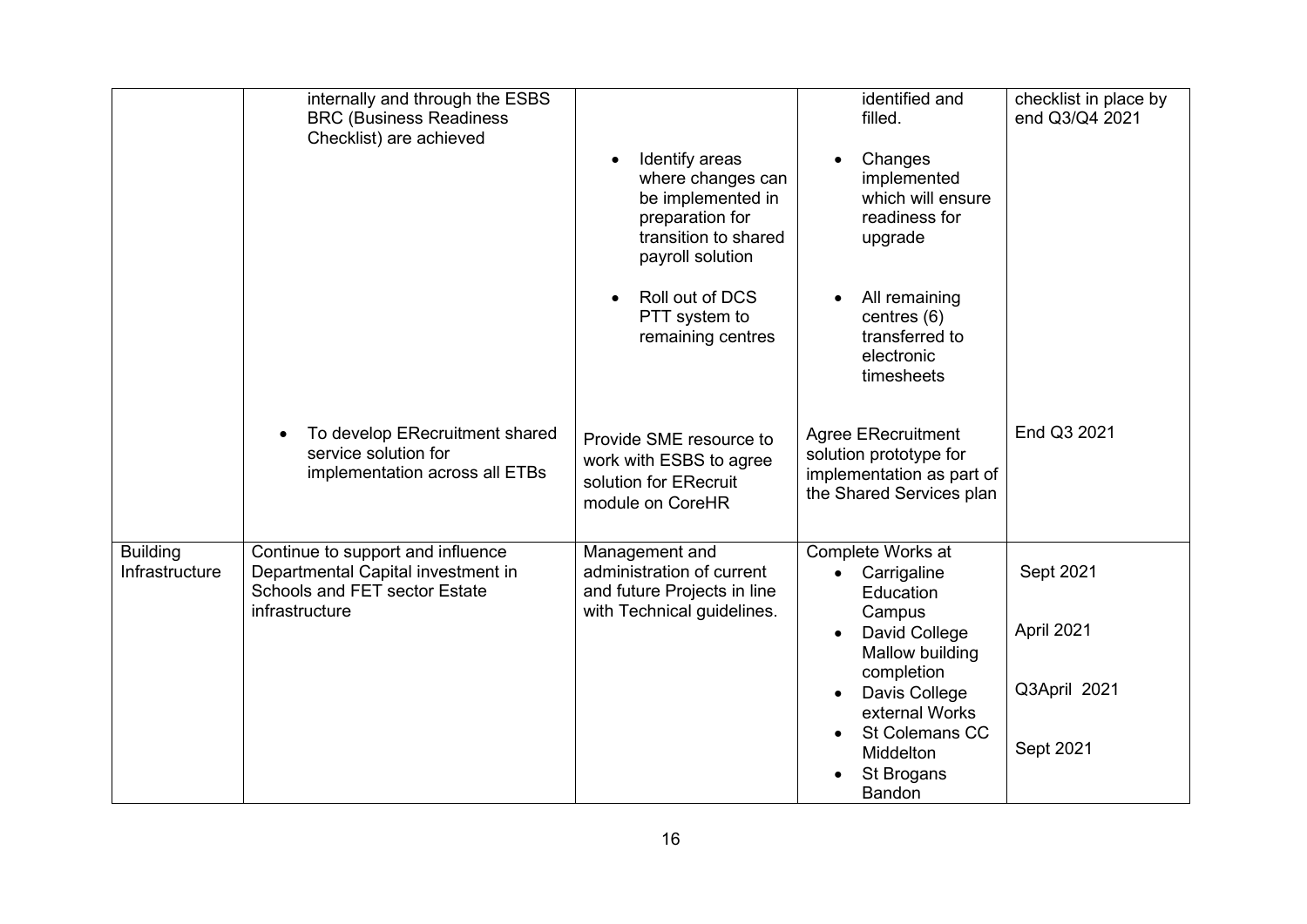|                        |                                                                  |                                                                                                                                                                                                                                                                                            | Temporary<br>accommodation<br>Carrigtwohill CC<br>Temporary<br>accommodation<br>Coachford<br>Temporary<br>accommodation<br>Scoile Chliodna<br>Carrigtwohill<br>Progress Design and<br>Procurement for<br><b>Colaiste Mhuire</b><br>$\bullet$<br><b>Buttevant</b><br>Coachford<br>college<br>Bandon<br><b>Colaiste Choilm</b><br>Non ETB schools<br>at DES request. | <b>June 2021</b><br>March 2021<br>August 2021                                                                                |
|------------------------|------------------------------------------------------------------|--------------------------------------------------------------------------------------------------------------------------------------------------------------------------------------------------------------------------------------------------------------------------------------------|--------------------------------------------------------------------------------------------------------------------------------------------------------------------------------------------------------------------------------------------------------------------------------------------------------------------------------------------------------------------|------------------------------------------------------------------------------------------------------------------------------|
| Property<br>Management | Management of all Cork ETB<br>$\bullet$<br>properties and leases | Adequate systems should<br>be in place to manage all<br>the required information for<br>properties and leases<br>A new Property<br>Register platform<br>should be finalised<br>and implemented in<br>2021<br>Work will commence on<br>populating all required<br>information in respect of | Property Register                                                                                                                                                                                                                                                                                                                                                  | Review<br>leased<br>with<br>properties<br>population<br>of<br>same completed<br>based on current<br>available<br>information |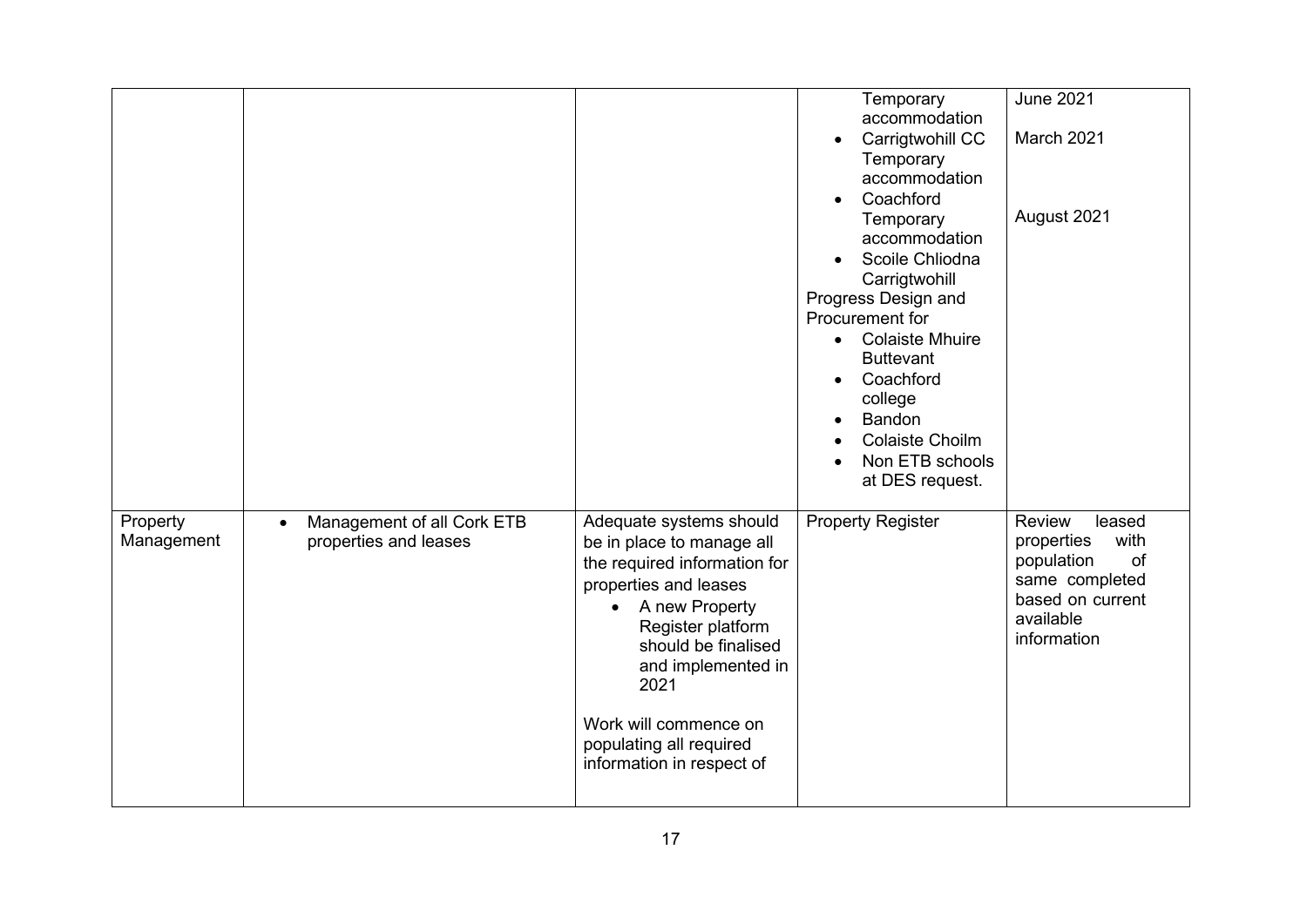|                                           | Undertake a detailed review and<br>analysis of FET building stock and<br>develop strategic investment /<br>divestment plan | Cork ETB properties and<br>leases<br><b>Undertaken Building</b><br>Report for all FET<br>buildings, and commenced<br><b>Condition Reports for initial</b><br>group of FET buildings |                                                                                                                                                                                                                                                 | Completed building<br>reports for all FET<br>buildings by end of<br>Q2<br><b>Condition Reports for</b><br>min. 25% of FET<br>buildings by end Q4                                              |
|-------------------------------------------|----------------------------------------------------------------------------------------------------------------------------|-------------------------------------------------------------------------------------------------------------------------------------------------------------------------------------|-------------------------------------------------------------------------------------------------------------------------------------------------------------------------------------------------------------------------------------------------|-----------------------------------------------------------------------------------------------------------------------------------------------------------------------------------------------|
| <b>Document</b><br>Management<br>Solution | Agree specification for a Document<br>management solution to meet<br>organisation needs                                    | Identify and agree key<br>requirements of a<br>document management<br>solution for the<br>organisation                                                                              | Agree specification for a<br>document management<br>solution to initiate<br>procurement process                                                                                                                                                 | Agreed specification<br>document by end Q3<br>2021                                                                                                                                            |
| <b>ICT</b>                                | <b>ICT Development Plan</b>                                                                                                | Develop an ICT<br>Development Plan to<br>support the delivery of<br><b>CETB Strategy Statement</b><br>2022-2026                                                                     | Engagement of<br>stakeholders in process                                                                                                                                                                                                        | <b>Finalised document</b><br>by Q3                                                                                                                                                            |
| <b>Staff Support</b>                      | Recruitment and Retention of Staff                                                                                         | Continued engagement<br>with stakeholders at<br>national level to minimise<br>the impact of skills<br>shortages across key<br>posts, including teaching<br>posts.                   | Ensure all vacancies can<br>be advertised on a range<br>of platforms - ongoing<br>engagement through<br><b>ESBS and DES Teacher</b><br>Supply to ensure that a<br>co-ordinated approach<br>that meets the needs of<br>the organisation is taken | Agreement on<br>improvements in<br>existing<br>processes/systems to<br>ensure that ETB<br>vacancies can be<br>shared on other<br>platforms e.g.<br>Education posts etc -<br>target of Q3 2021 |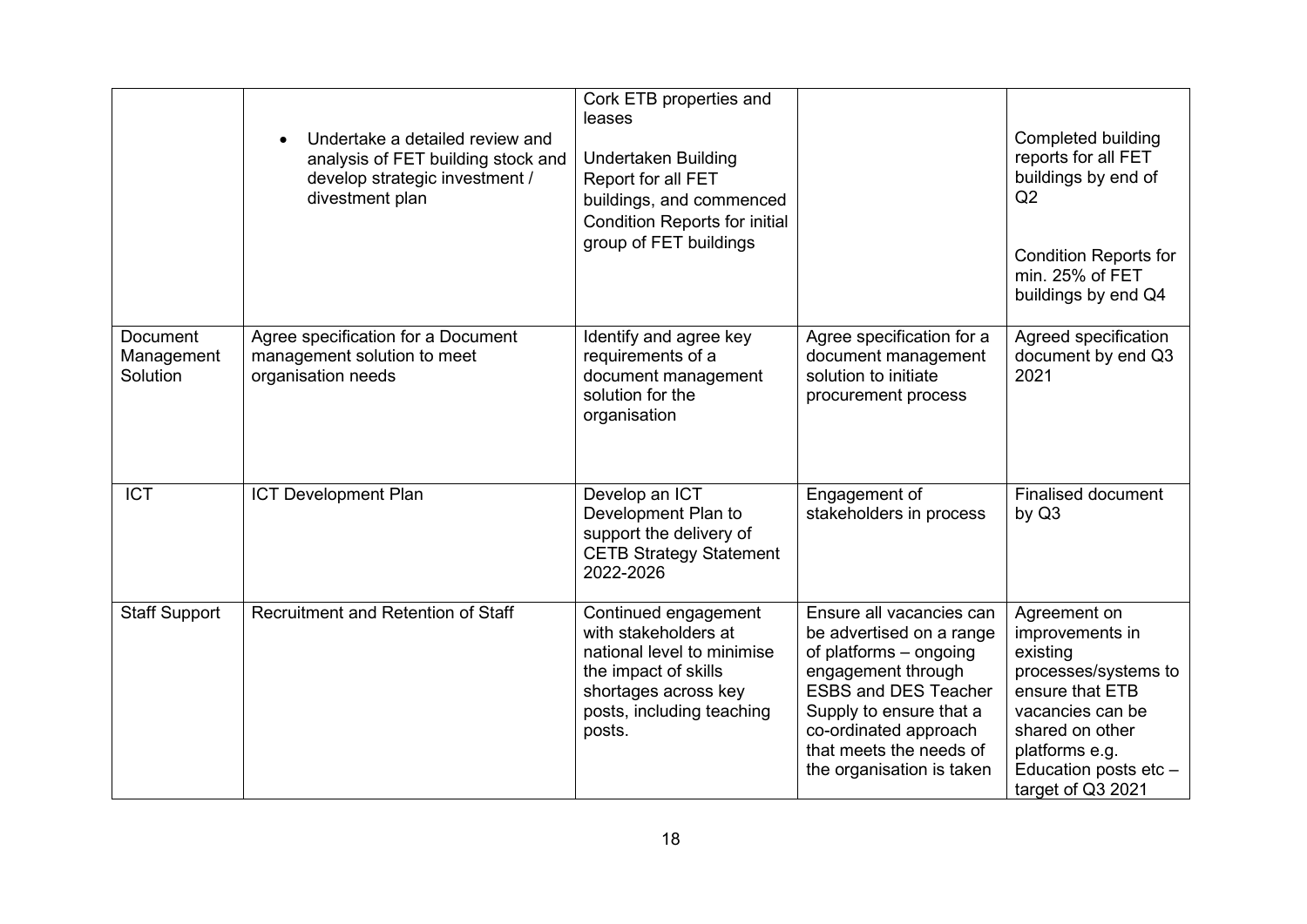|                                                  | Wellbeing                                                                                                 | Continue to promote and<br>support wellbeing<br>initiatives at organisation<br>and individual<br>school/centre basis                                                                                                                   | Each location to promote<br>initiatives within available<br>resources<br>Identify and promote at<br>least one organisation<br>wide initiative to promote<br>staff wellbeing during the<br>year     | Ongoing during 2021<br>within available<br>resources          |
|--------------------------------------------------|-----------------------------------------------------------------------------------------------------------|----------------------------------------------------------------------------------------------------------------------------------------------------------------------------------------------------------------------------------------|----------------------------------------------------------------------------------------------------------------------------------------------------------------------------------------------------|---------------------------------------------------------------|
| Optimise<br>Student and<br>Learner<br>Experience | Develop, improve and Implement Quality<br>Assurance systems                                               | Cork ETB will continue to<br>ensure robust Quality<br>assurance approaches<br>through its involvement in<br>the Statutory Review of<br><b>Quality Assurance</b><br>procedures by QQI                                                   | <b>Competed Self</b><br><b>Evaluation Report and</b><br>satisfactory External<br>Panel review Report                                                                                               | Completed and<br>published by end of<br>Q4 2021               |
|                                                  | Provision of appropriate guidance<br>counselling and support services for<br>learners across FET services | Procurement of learner<br><b>Counselling Service.</b><br>Employment of Ed.<br>Psychologist and<br>augmentation of the Active<br>inclusion Team                                                                                         | Enhanced support<br>services in place,<br>improvements in learner<br>retention and attainment                                                                                                      | By end of Q3                                                  |
|                                                  | Engage more effectively with employers                                                                    | Develop the ETB's<br>employer engagement<br>function by reassigning<br>staff into specific employer<br>engagement roles to meet<br>the requirements of<br>employers for the<br>upskilling and reskilling of<br>people in employment in | A team of staff working<br>on a co-ordinated basis<br>to increase awareness of<br>Cork ETB services and<br>employer needs<br>Range of Skills to<br>Advance programmes<br>and initiatives developed | Employer<br>Engagement<br>structure operational<br>by Q2 2021 |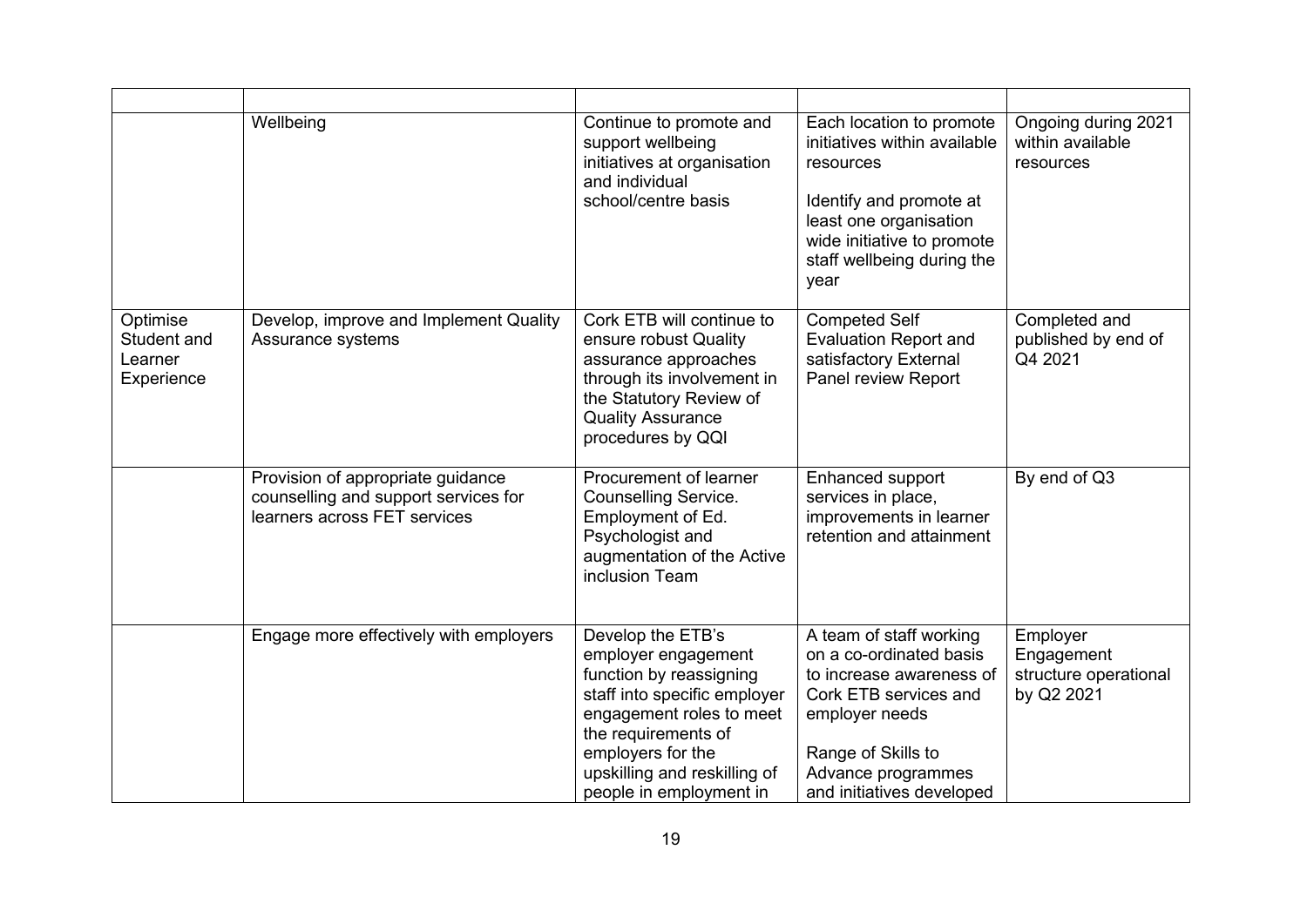|                                                                          | line with the provisions of<br>the Skills to Advance<br>initiative.<br>Initiate a range of<br>programmes under the<br>Skills to Compete initiative<br>for workers affected by<br>COVID <sub>19</sub><br>Develop effective<br>communication channels<br>for and with employers and<br>employees. Cork ETB will<br>continue to enhance<br>teaching and learning on<br>established programmes<br>through targeted work<br>shadowing programmes<br>for staff | and delivered with<br>employers for existing<br>employers<br>An increased in the<br>uptake on the Skills to<br><b>Advance Programmes</b><br>and within staff for the<br>work shadowing<br>programme. | Programmes roll out<br>for delivery across<br>2021 |
|--------------------------------------------------------------------------|----------------------------------------------------------------------------------------------------------------------------------------------------------------------------------------------------------------------------------------------------------------------------------------------------------------------------------------------------------------------------------------------------------------------------------------------------------|------------------------------------------------------------------------------------------------------------------------------------------------------------------------------------------------------|----------------------------------------------------|
| Improve communications channels and<br>information available to learners | Develop single point of<br>access for learners to<br>obtain information<br>regarding FET services<br>and courses                                                                                                                                                                                                                                                                                                                                         | FET information portal<br>Integrated social media<br>approach for FET<br>services                                                                                                                    | End of Q2 2021                                     |
| Increase online and blended learning<br>options available to learners    | Development of an<br>approved Blended<br>Learning strategy.                                                                                                                                                                                                                                                                                                                                                                                              | Strategy approved by<br>QQI                                                                                                                                                                          | By end of Q3                                       |
|                                                                          | Identification of appropriate<br>areas for blended learning<br>delivery                                                                                                                                                                                                                                                                                                                                                                                  | <b>Blended Learning</b><br>programmes available in<br>at least 4 subject<br>areas/disciplines                                                                                                        | From Q2 2021                                       |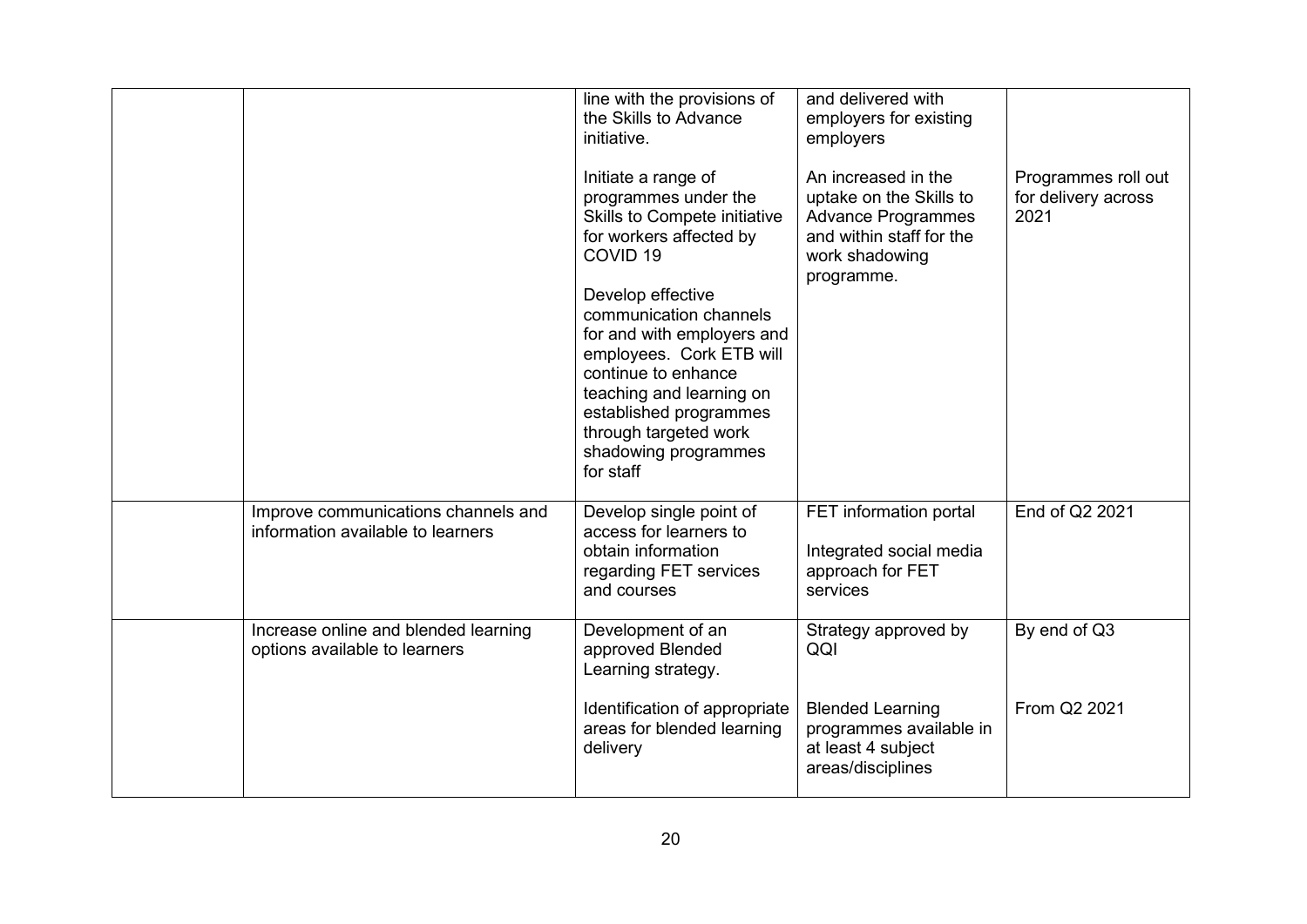|                                                                                                                                                    |                                                                                                                                                                                                                                                    | Each school/centre<br>proactively work to<br>embed skills learned<br>during the remote<br>learning phase.                                                                                                                                                                         |                                                                                                                                        |
|----------------------------------------------------------------------------------------------------------------------------------------------------|----------------------------------------------------------------------------------------------------------------------------------------------------------------------------------------------------------------------------------------------------|-----------------------------------------------------------------------------------------------------------------------------------------------------------------------------------------------------------------------------------------------------------------------------------|----------------------------------------------------------------------------------------------------------------------------------------|
|                                                                                                                                                    | To ensure that the skills<br>acquired during remote<br>learning are incorporated<br>into the Teaching and<br>Learning environment in<br><b>Primary and Post Primary</b><br>Schools in the context of a<br>return to physical school<br>environment | Schools/Centres use the<br>skills developed during<br>the remote learning<br>phase to enhance the<br>service to learners and in<br>particular to enhance the<br>service to learners who<br>may not be able to<br>attend the school/centre<br>in person for a particular<br>period | Each school/centre<br>will have a strategy in<br>place to incorporate<br>and build on the skills<br>learned during<br>remote learning. |
| Develop an agreed ETB Development<br>plan for the delivery of the "FET College<br>of the Future" model directed by National<br><b>FET</b> strategy | Development Plan<br>developed that provides for<br>integrated FET service<br>delivery                                                                                                                                                              | Development in place to<br>support Cork ETB<br><b>Strategy Statement</b><br>2022-2026                                                                                                                                                                                             | End of Q3 2021                                                                                                                         |
| Addressing the needs of Disadvantaged<br>individuals and communities                                                                               | We will develop additional<br>supports and a coherent<br>framework of supports to<br>meet the needs of those<br>mots disadvantaged                                                                                                                 | <b>Mitigating Educational</b><br>Disadvantaged focus                                                                                                                                                                                                                              | Structures and<br>supports agreed with<br>stakeholders,<br>coordinating and<br>response<br>mechanisms in place<br>Q3 2021              |
| Define place for CETB within local and<br>national Tertiary Education sector.                                                                      | We will engage with local<br>and National HE providers<br>to create additional and<br>new pathways and<br>progression links for                                                                                                                    | Additional progression<br>agreements in place.<br>Agreements to develop<br>concurrent programmes                                                                                                                                                                                  | Across 2021                                                                                                                            |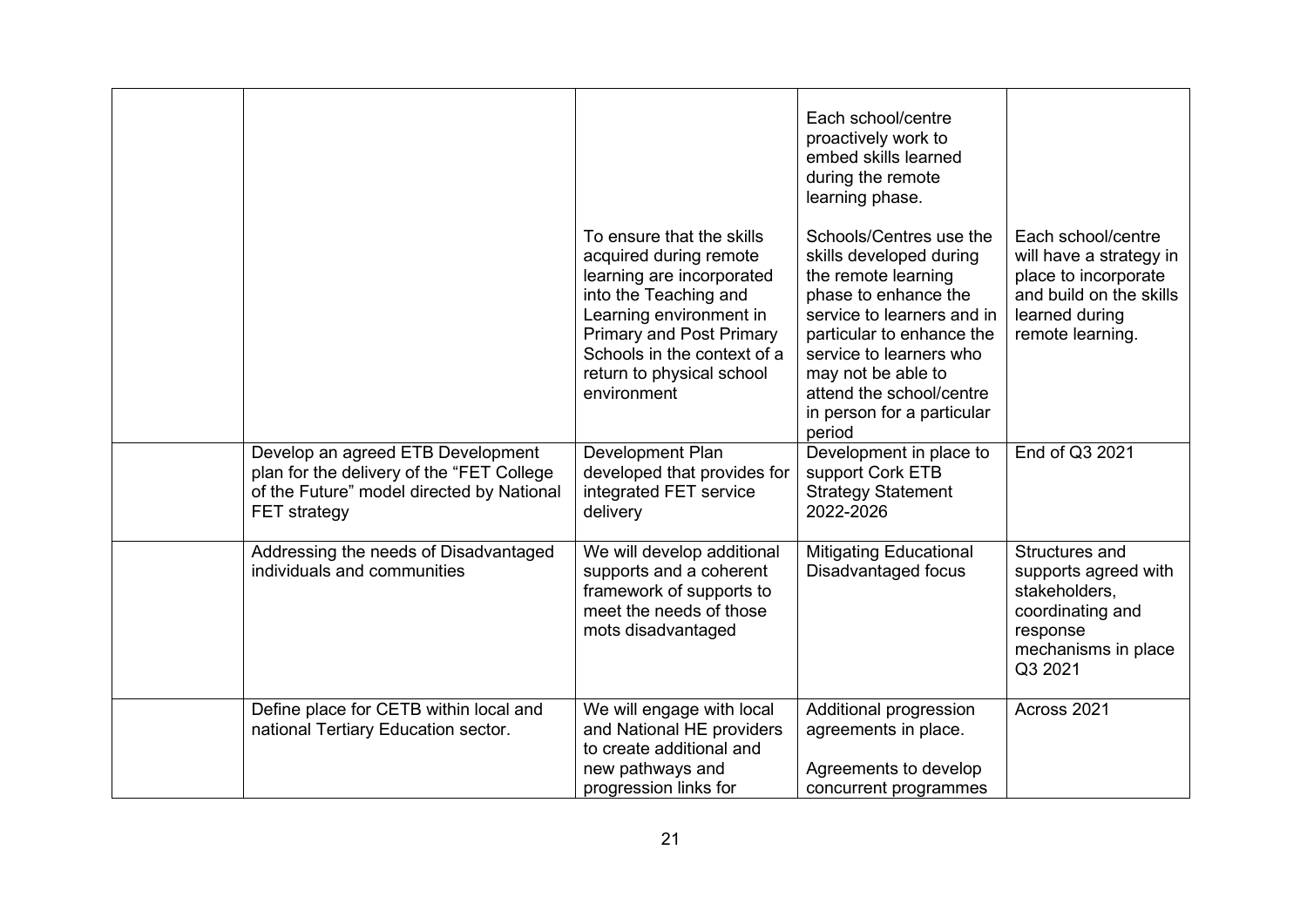|         |                                                                                                                                                                        | learners engaging in FET<br>programmes                                                                                                                                                                                                                    | with at least one HE<br>provider                                                                                                                     |                                                                                                                        |
|---------|------------------------------------------------------------------------------------------------------------------------------------------------------------------------|-----------------------------------------------------------------------------------------------------------------------------------------------------------------------------------------------------------------------------------------------------------|------------------------------------------------------------------------------------------------------------------------------------------------------|------------------------------------------------------------------------------------------------------------------------|
| YOUTH   | Continue to support the provision,<br>development and assessment of youth<br>work services across Cork through the<br>provision of appropriate, targeted,<br>resources | Continue implementation<br>of UBU, "Your Place, Your<br>Space" in conjunction with<br>Youth Service providers<br>and agents acting on<br>behalf of CETB                                                                                                   | Successful review of<br>existing projects, service<br>plans agreed and<br>implemented for all<br>targeted projects/areas                             | Agreed priorities and<br>focus established<br>throughout 2021                                                          |
| Schools | Implementation of the Primary and Post<br>Primary Schools' Core Values Plan                                                                                            | In collaboration with ETBI<br>we will complete Phase 1<br>of the implementation Plan<br>and commence Phase 2 of<br>the Plan                                                                                                                               | All schools will have<br>engaged with the Plan<br>during Phase 1.<br>The pilot school will have<br>commenced its<br>engagement as part of<br>Phase 2 | Phase 1 completed<br>and Phase 2<br>commenced                                                                          |
|         | Successful completion of the revised<br>Leaving Certificate/Leaving Certificate<br>Applied and the Junior Certificate<br>examinations process                          | In partnership with the<br>DES and the SEC we will<br>ensure that we have all the<br>required procedures in<br>place so that all our<br>students will be able to<br>fully engage with the<br>LC/LCA and JC<br>examination/assessment<br>process for 2021. | Successful completion of<br>the state examinations /<br>assessments in line with<br>national requirements.                                           | All students will have<br>been able to optimise<br>their performance in<br>the state<br>examinations /<br>assessments. |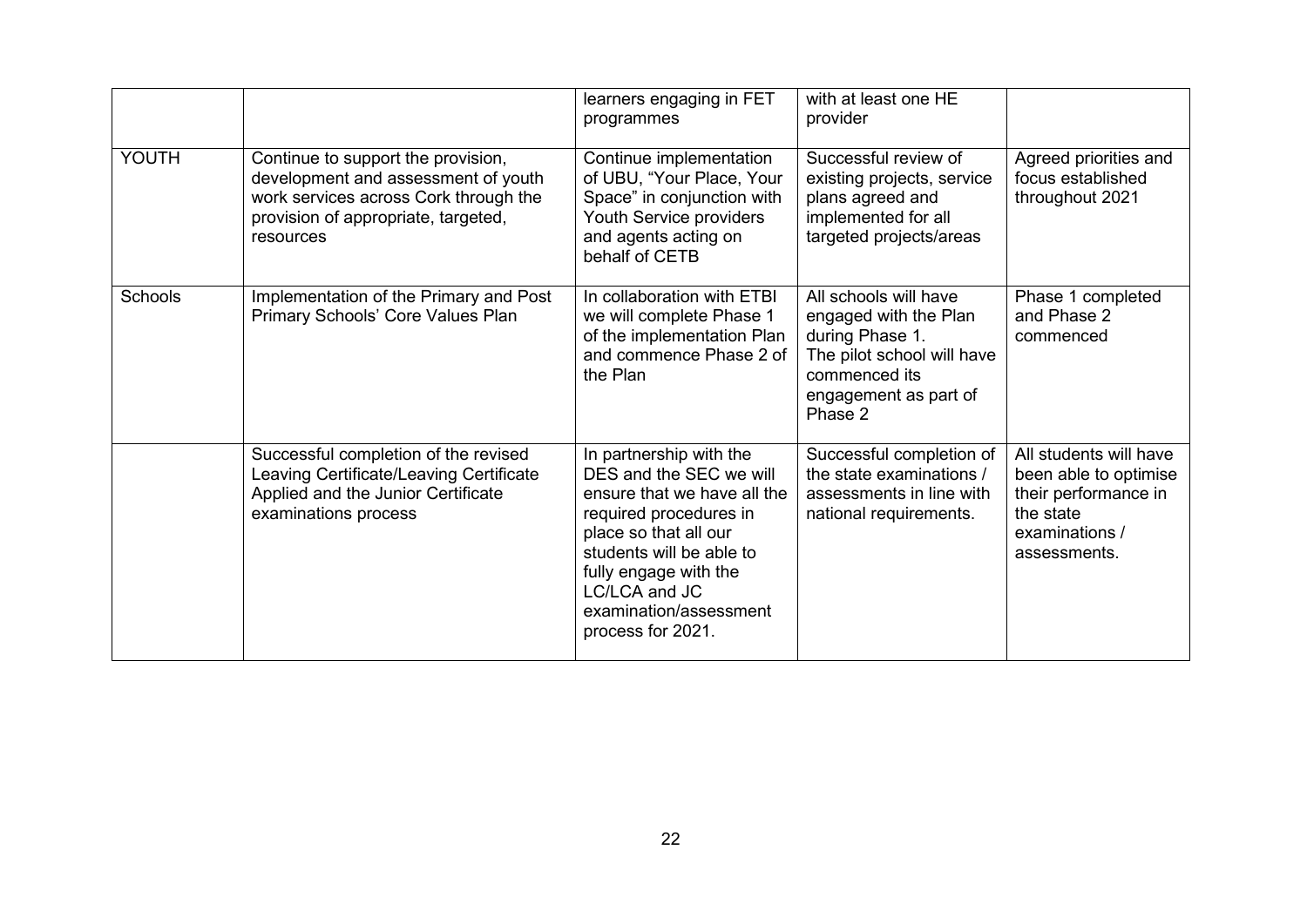## <span id="page-22-0"></span>**6. Overview of Services (ETB Specific)**

#### <span id="page-22-1"></span>*SCHOOLS*

#### <span id="page-22-2"></span>Primary Schools

Cork ETB is patron of 2 Community National Schools (CNS). For Cork ETB, our involvement in primary education in Ireland marks a new beginning.

- Scoil Aonghusa Community National School, Kingsfort Avenue, Castlepark Village, Mallow, Co. Cork
- Scoil Chlíodhna Community National School, West End, Carrigtwohill

Cork ETB will continue to provide educational, financial, human resource and building advice and support to each of these schools in addition to support for their overall governance and management. Boards of Management have also been established and training is ongoing to enable them to fulfil their functions.

#### <span id="page-22-3"></span>Post Primary Schools

Cork ETB is patron to 28 post primary colleges. This includes 4 Colleges of Further Education which are reported under the Further Education and Training section. Twelve of these colleges are designated Community colleges where there is an agreement with the local Roman Catholic bishop on diocesan involvement in the governance of the college. Cork ETB provides a range of services to these schools including financial, human resource, building, ICT, governance support as well as educational planning support.

Cork ETB is also co-patron with a diocese or religious order of 12 community schools in Cork.

In addition, Cork ETB provides a number of educational settings of a post primary nature to support the provision of post primary education to students who are not in the main steam provision. These settings are in the form of special care, high support and residential care units, Ard Alainn, St. Stephens, Glanmire and Eist Linn, Blackrock

#### <span id="page-22-4"></span>*FURTHER EDUCATION & TRAINING*

#### <span id="page-22-5"></span>Colleges of Further Education (PLC)

CETB's Colleges of Further Education continued to deliver a range and profile of Post Leaving Certificate courses broadly similar to those delivered in the previous year. While colleges did, wherever possible, adapt and modify courses to meet local labour market and learner needs, the capacity within the ETB to provide for the development and introduction of completely new courses continues to be restricted, due to an inability to recruit additional specialist staff due to the schemes position of being in excess of its teacher allocation.

In line with requirements from SOLAS and the ETB's Strategic Panning Agreement, all PLC courses were formally categorised in terms of their focus on either labour market entry (employment) or progression to further or higher education.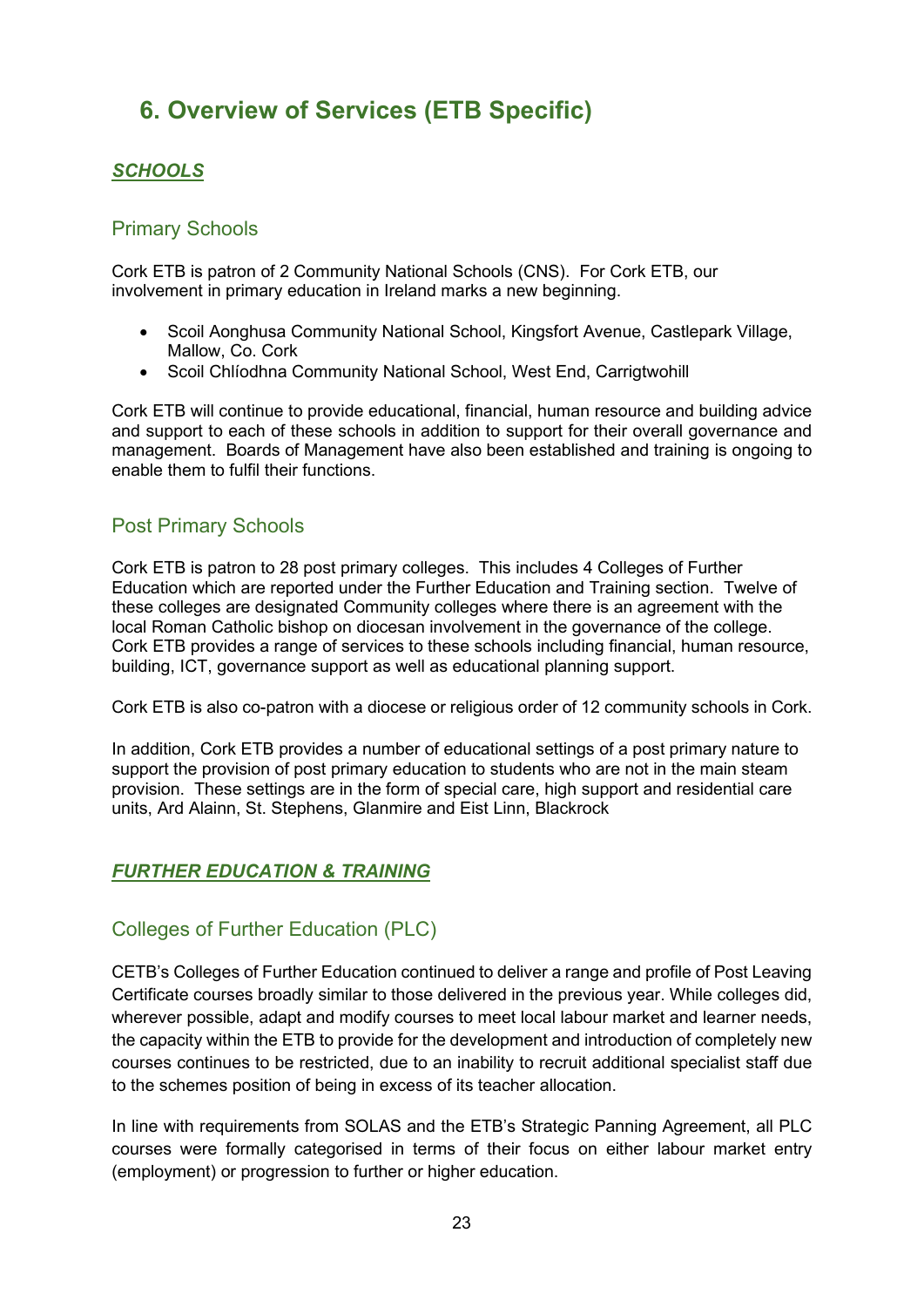The PLC sector continues to engage with the introduction of Apprenticeships and Traineeships and have successfully engaged in introducing same into the Colleges.

### <span id="page-23-0"></span>Cork Training Centre (Training Services)

Cork Training Centre, located on Rossa Avenue, Bishopstown, is the operational centre and hub for all training services provided by CETB under FET. While the centre is the delivery location for a range of apprenticeship including off the job training (Phase 2), the centre also accommodates a range of specialist training programmes and acts as the coordinating and administrative centre for training provision, with a range of CETB FET support offices, including Quality Assurance, Guidance and Youth Services being located there.

In line with national FET planning parameters and requirements, CETB's training services will continue to seek to increase the volume of apprenticeship training capacity that can be delivered through the centre, through reconfiguration of existing training spaces and investment in additional capacity external to the centre. The Training Centre will place particular focus and emphasis on the development and delivery of additional training for people in employment in line with SOLAS polices as they are developed.

The CETB Training function provides programmes to skill, re-skill or up-skill unemployed persons as well as other job seekers to find a job and/or progress to higher/ further education and training that will equip them to compete in the labour market. These programmes are delivered through full time day courses, evenings or on-line courses. The volume of activity is declining in targeted provision for the unemployed in line with the live register. The training activity volume is reflected in the annual training budget.

Training services focussed on developing its capacity and approach to delivering on the commitments and priorities set out in the Skills to Advance strategy, which provides for the upskilling and retraining of people in employment. Under the three strands set out in the strategy, education and training provision is developed to meet the training and personal development requirements of employees and delivered in a manner designed to meet both the employers and the employees requirements. CETB's capacity to deliver under the Skills to Advance strategy will continue to be developed.

#### <span id="page-23-1"></span>Youth Services

Cork ETB, through a number of funded Youth Service providers, delivers a range of youth services to young people across the region under a variety of Youth programmes funded by the Department of Children and Youth Affairs. With an annual Youth funding allocation of in excess of €2.5 million, Cork ETB's Youth Service aims to provide youth engagement activities outside of the formal education setting to encourage and support young people to become active within their communities, as citizens, role models and peer leaders.

Cork ETB, through its Youth Services Unit engages with a number of Youth organisations to deliver Youth Services on its behalf, including:

- YMCA
- Foróige
- Youthwork Ireland Cork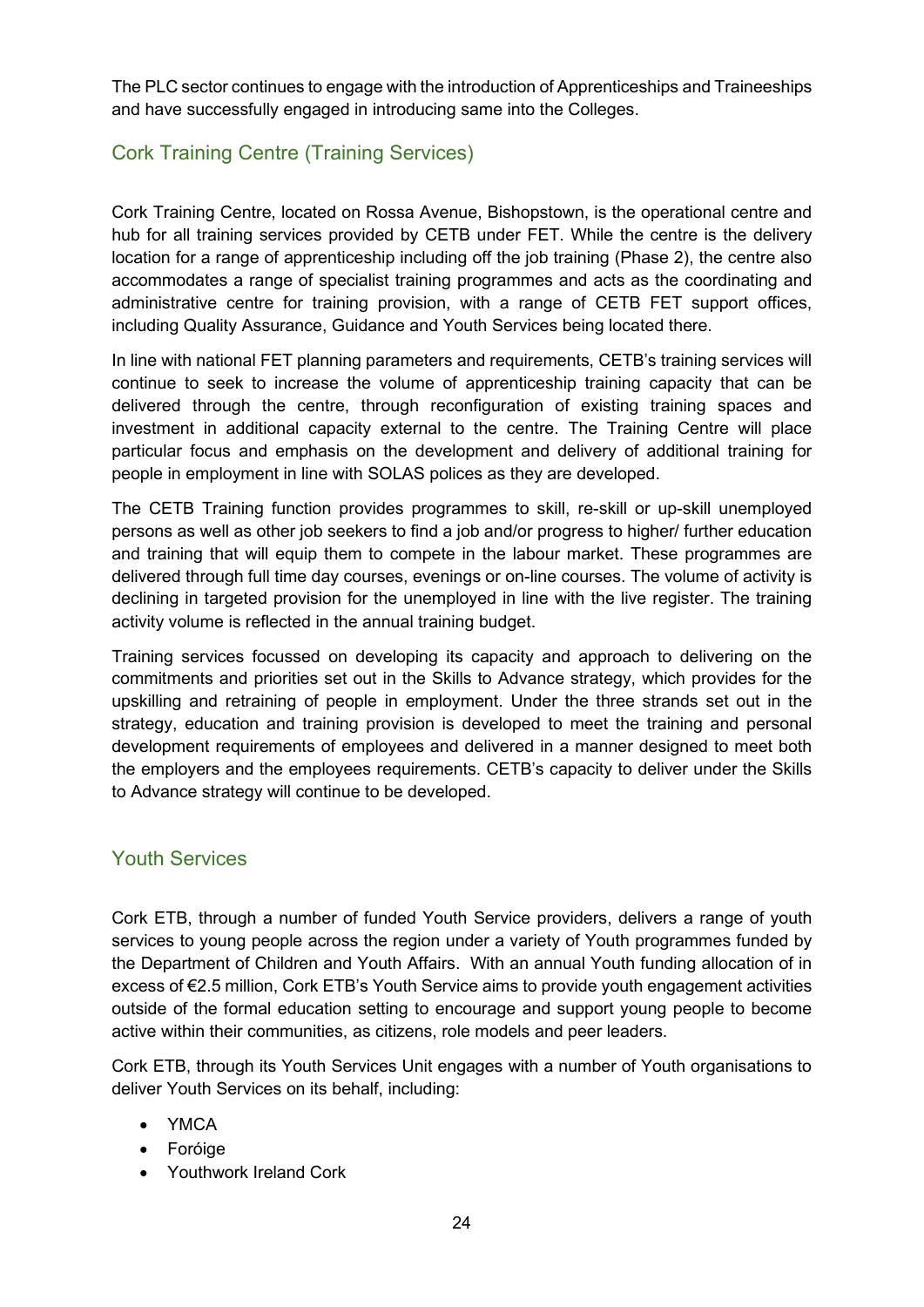- Cobh Youth Services
- Cork Simon
- Meitheal Mara
- Good Shepherd Services
- Churchfield Trust.

Cork ETB has responsibility for administering funding to over 35 youth projects and services across Cork City and County.

The Youth Services Team are supported by Corporate Services for the monitoring of grants to various stakeholders. The "*UBU, Your Place, Your Space*", requires significant area profiling to identify the needs and requirements among the target cohort, and the development, with service providers, of appropriate, targeted approaches to meet these needs. This continues to be developed.

CETB's Youth Services are overseen by a committee of the Board which is responsible for strategic planning and monitoring.

#### <span id="page-24-0"></span>**Youthreach**

In line with the CETB strategic plan, we aim to deliver quality education and training that reflects the realities of the modern world and increase the progression opportunities of learners into employment and/or further education.

Youthreach is an educational and training programme for young people age 15 - 20 years, whom need an alternative from the formal education setting. The Youthreach programme focuses equally on academic, vocational and soft skills development with opportunities for learners to acquire certification at Levels 3 and 4. The programme facilitates their access, transfer and progression to further education, training and employment.

#### <span id="page-24-1"></span>Adult Literacy

Cork Education and Training Board focuses on offering an integrated Adult Literacy Education Service, with accreditation from Levels 1-6, on the National Framework of Qualifications (NFQ). Within this remit CETBs Literacy Service delivers a wide variety of programmes aimed at improving reading, writing, numeracy and ICT skills for adults who wish to improve their competencies and enhance their functional participation in personal, social, community and economic life. Programmes offered are varied and flexible and range from 1:1 Volunteer support, to intensive group tuition and accredited/certified outcomes. Certification focuses on learning outcomes at NFQ levels 1-3.

The service works closely with the wider Adult Education Service to provide learner progression options specific to the needs of learners, employers and the geographical area. Liaising with colleagues during the planning process to ensure delivery of appropriate feeder programmes at Level 3 with clear progression routes to Level 4 and 5 programmes.

Through the Skills for Work programme, the literacy service engages with employers to deliver programmes aimed at raising the competency levels of employees with low levels of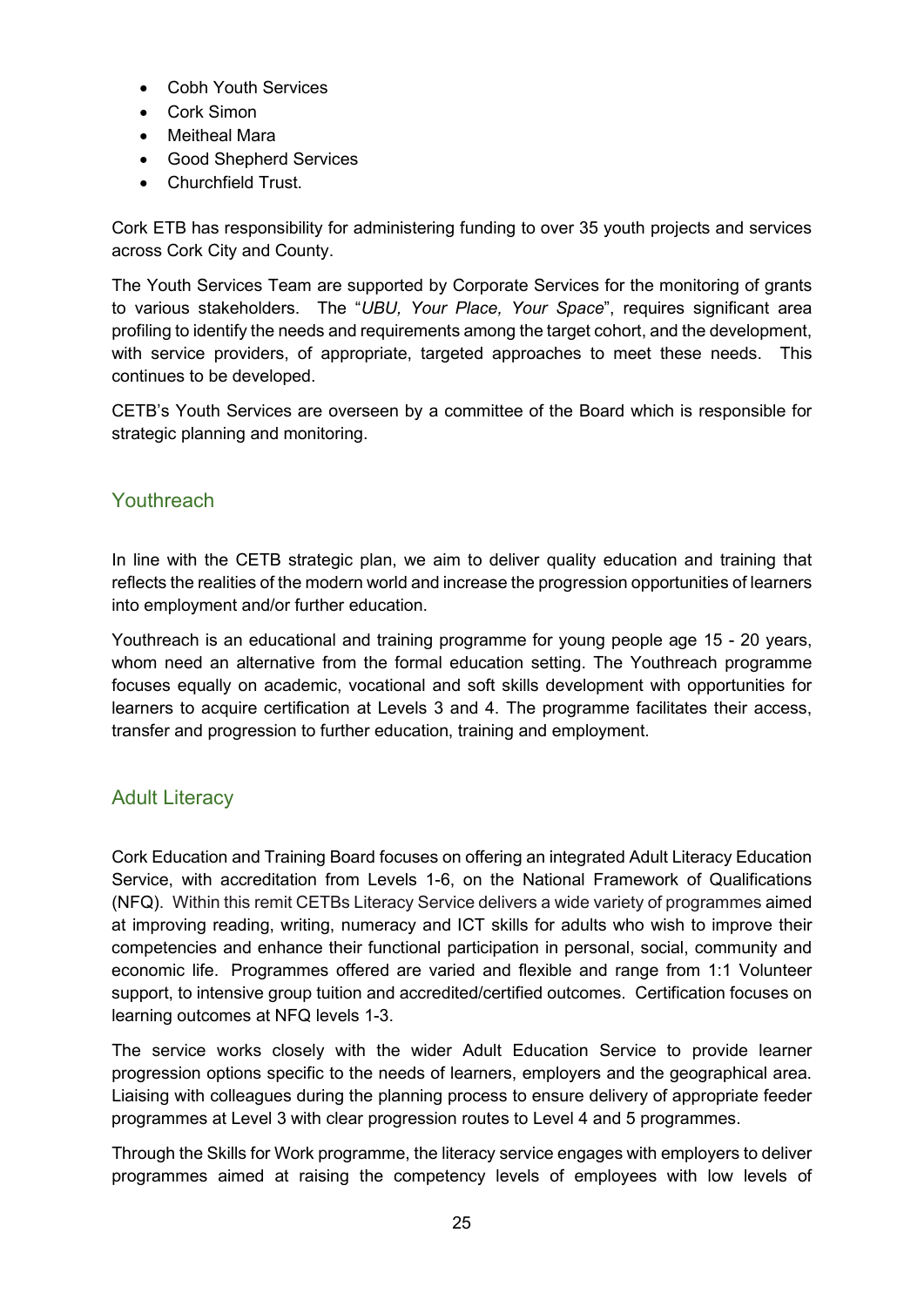educational qualifications, enhance essential IT skills enabling employees to cope with frequent and ongoing changes in work practices. ESOL tuition is provided up to NFQ Level 3 and priority is given to asylum seekers and low-income EU immigrant or migrant workers. The Family Learning programme gives vital supports to parents whose own education has been limited, helping to break down barriers between learning in different contexts.

#### <span id="page-25-0"></span>Community Education

Community Education is delivered in partnership with community organisations to provide locally based learning opportunities. The aim is to build on the capacity of local communities to engage in developing responses to educational and structural disadvantage.

Cork ETB's Adult and Community Education services are managed and co-ordinated on a sub-regional basis, with four planning and delivery areas aligned to the Local Community Development Committee (LCDC) areas, Cork North, Cork South, Cork West and Cork City.

While the majority of the courses offered under these programmes are part-time, they are structured in a manner which facilitates access, transfer and progression onto full-time programmes, if the participants so desire. They offer a mixture of accredited/certified programmes, generally at Levels 2 to 4 of the NFQ, with some unaccredited capacity development programmes aimed at learners who have not completed formal education.

#### <span id="page-25-1"></span>Back to Education Initiative (BTEI)

The overall aim of the BTEI programme is to increase the participation of young people and adults with less than upper second level education in a range of part-time accredited learning opportunities leading to awards on the National Framework of Qualifications (NFQ) to facilitate their access, transfer and progression to other education or employment pathways.

Cork Education and Training Board focuses on offering an integrated Adult Education Service, with accreditation from Levels 1-6, on the National Framework of Qualifications. As part of this service, BTEI works closely with Adult Basic Education, VTOS and the Adult Education Service to provide learner progression options specific to the needs of the geographical area and the learners. BTEI liaise with PLCs, Training Provision and Youthreach Co-ordinators to ensure delivery of feeder programmes at Level 4 onto Level 5 PLC programmes.

BTEI focuses primarily on delivering QQI Level 4 courses with Levels 3 and 5 being delivered at a lesser level. These courses provide a progression route from lower level courses and also progression onto PLC and Training Centre courses.

#### <span id="page-25-2"></span>Cork Guidance Services

Cork ETB Guidance Service offers a free, impartial and confidential service which is available to current adult learners and unemployed adults with less than QQI Level 6 qualification(s). Our Guidance Personnel help learners to explore their interests and abilities and to identify the best course options.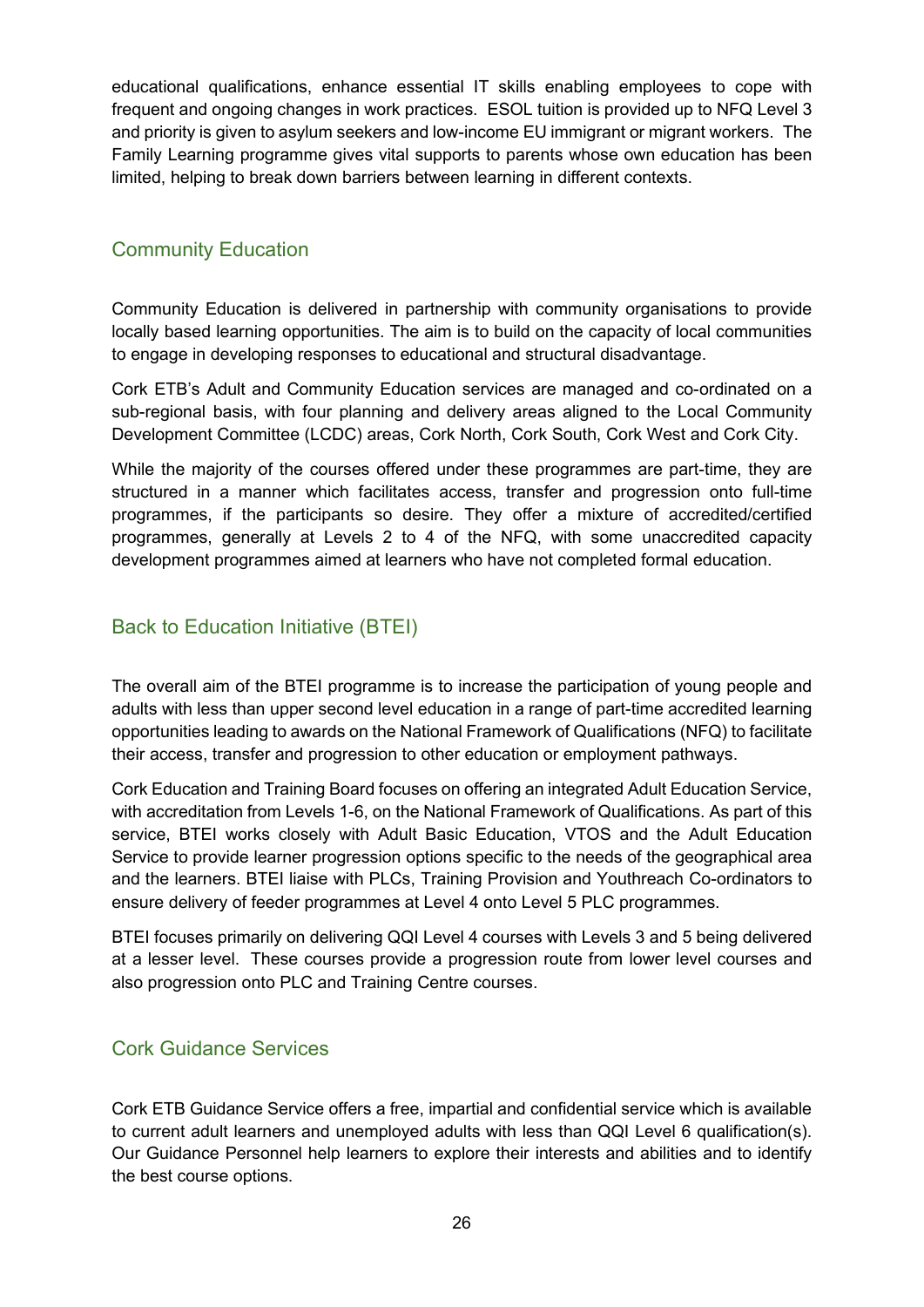#### <span id="page-26-0"></span>Outdoor Education Services

Fastnet Marine Outdoor Education Centre, Schull and Kinsale Outdoor Education Centre, Kinsale both provide a full range of programmes and courses.

#### <span id="page-26-1"></span>*ORGANISATIONAL SUPPORT*

The services delivered by organisational support are focused on the delivery of non-learning services which are essential to assist educators and trainers to focus on the delivery of direct services to learners to ensure they have a high-quality learning experience and that Cork ETB remains innovative, reactive and to the forefront of education and training provision.

Cork ETB has since its establishment reviewed and implemented changes to how nonlearning services are structured and delivered by Head Office to all area of learning provision.

These services are currently broken into five departments, all of which have a broad remit and are essential to ensure the organisation is compliant with requirements in relation to corporate governance while being in a position to fulfil requirements under the extensive range of legislation that impact on the organisation.

While organisational design is a continuous process of evolvement, there are a number of sectoral projects being undertaken by the DES on a national basis. These project and in particular shared services in both payroll and finances may impact how we are structured as an organisation, our ability to continue to deliver current services as well as our ability to expand services in response to internal and external pressures such as delivery of services to non-ETB schools.

Cork ETB continues to engage positively in national projects as it is recognised that for an organisation to grow and develop that change is an evolving process.

#### <span id="page-26-2"></span>Capital & Procurement

The Capital & Procurement Department provides a range of services to support Colleges and Centres in respect of building programmes and procurement requirements. The two areas are very distinct, and the range of services provided are;

**Buildings** 

- ETB Building Capital Projects for new schools, extensions, temporary accommodation etc
- Application for required planning permission and appeals
- School Summer Works Scheme
- Emergency Works Scheme
- ETB self-funded building matters
- Facilities Management organising of HO maintenance, CETB energy efficiency etc
- Assistance to non-ETB schools when requested by DES Building Unit Capital Projects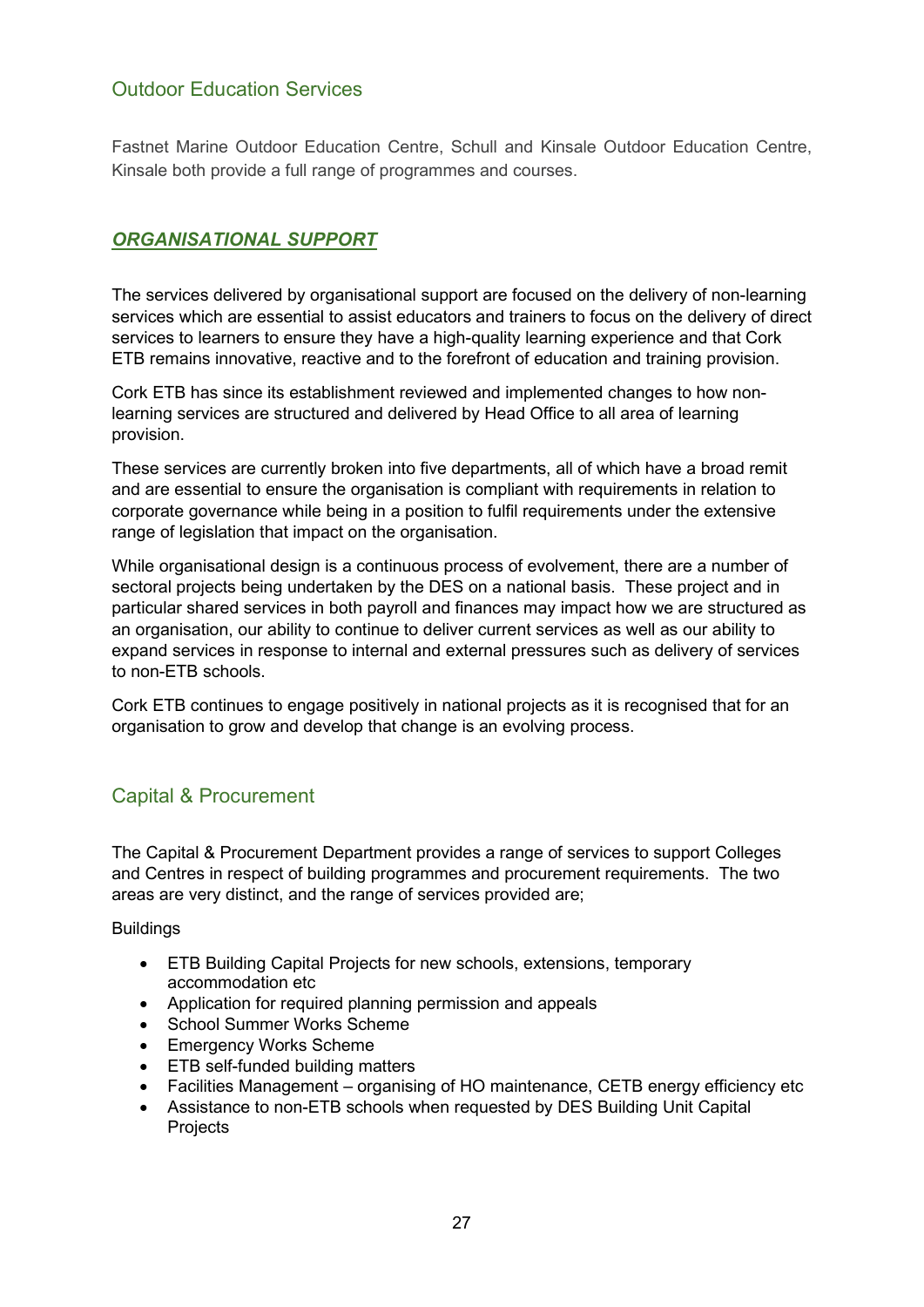#### Procurement

- Development and monitoring of CETB procedures (HO and wider ETB) to ensure compliance with best practice and C&AG requirements
- Procurement of goods / services in accordance with policies and procedures
- Head Office orders / payments)
- Liaise with OGP, ETBI, procurement forums etc.
- Maintain contracts register and renewals

#### <span id="page-27-0"></span>Corporate Services

The primary function of Corporate Services is to ensure that governance structures are in place and that compliance with legislative and circular requirements is in place and is being built upon by the review of systems and work practices and the enhancement of the internal control environment. Some of the specific areas under the remit of the department are;

- Corporate Governance
- Data Protection
- Health, Safety and Welfare at Work
- Property and Lease Management
- Marketing
- Management of Service Level Agreements
- Scéim na dTeangacha Gaeilge Oificiúla
- Insurance
- Administration Support Services to Board and Executive

#### <span id="page-27-1"></span>Human Resources

The Human Resource Department provides a range of services that support Cork ETB Managers and staff. The services cover all aspects of employment from the "hiring to retiring" of a staff member to ensure that Cork ETB and its Managers are compliant with employment legislation and circular letters. Some of the services provided are;

- Recruitment
- Garda Vetting
- Staff Allocation and Utilisation
- Contract Management
- Payroll Administration
- Leave Administration
- Occupational health
- Implementation of national agreements and/or systems
- Staff Relations
- Staff Training and Development
- Superannuation

#### <span id="page-27-2"></span>Information Communications Technology

The role of ICT continues to evolve across all facets of Cork ETB's services. Its importance in underpinning administration and governance along with teaching and learning has grown significantly. As a Department the range of services and supports to Colleges/Centres are;

• Project Management of new systems including upgrades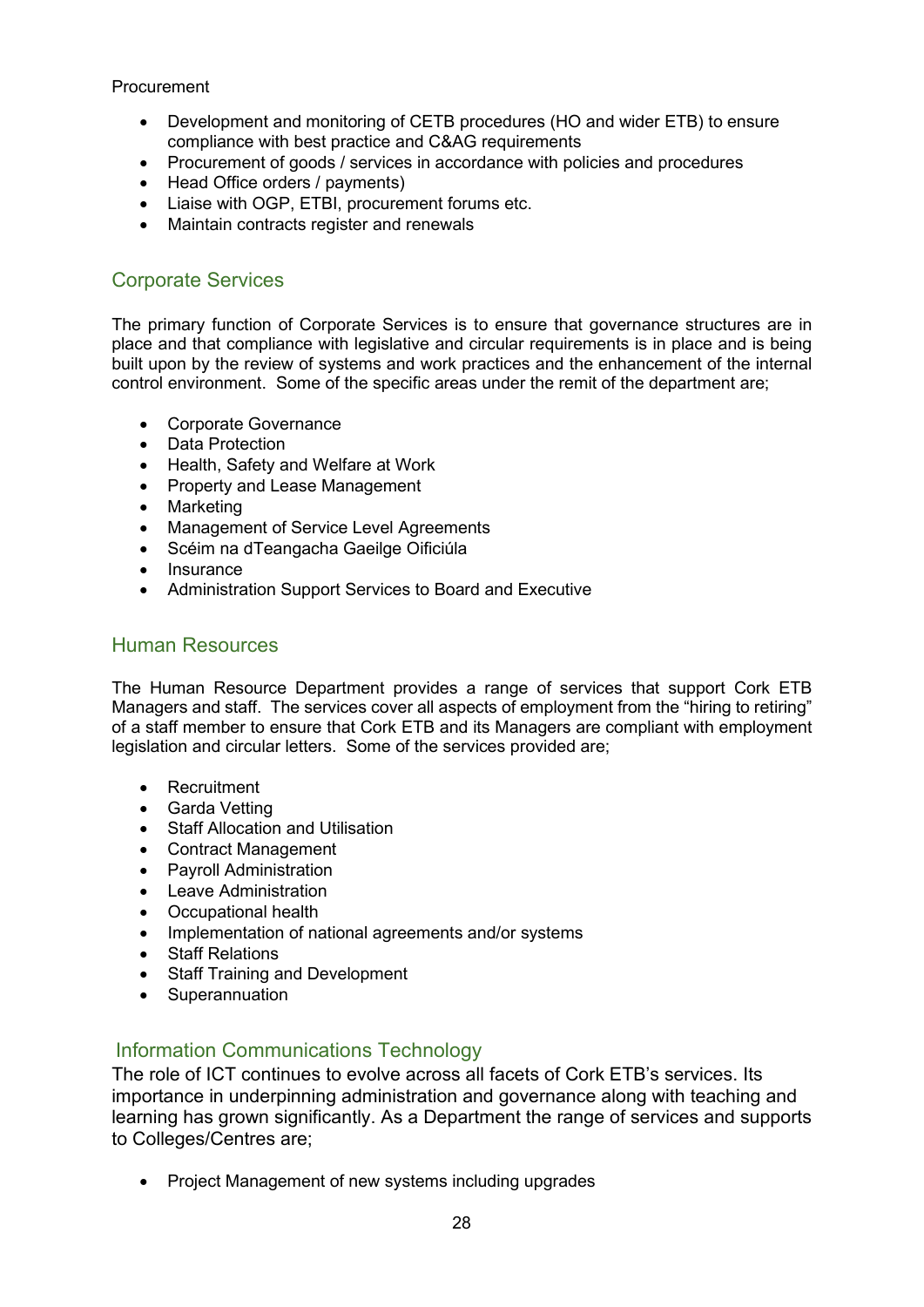- Infrastructure development and management of same
- Identification of appropriate software systems and upgrades for same
- Development and maintenance of communication systems
- Technical Support
- Management of Contractors
- Advisory service to procurement
- Backup/Disaster Recovery Plans
- IT Data Protection and Security
- Management and expenditure of Capital and Digital ICT Grants
- Software license management
- Device Management including Mobile Devices

#### <span id="page-28-0"></span>Finance

Cork ETB's Finance Department provides manages Cork ETB accounts while providing financial oversight and advise to ensure compliance with legislation and circular letters. Some of the services provided are;

- Payments and associated procedures, approvals, controls and compliance (including payroll, contracted training, creditors, grants and Travel & Subsistence)
- Banking
- Financial transaction reporting and reconciliation
- Preparation of Annual Financial Statements
- Budgeting and projections
- Management of ESF Claims
- Manage funding streams
- Co-ordination of C&AG, IAU and ESF Audits
- Review of Internal Control Templates
- Audit Tracker
- Asset Registers

#### <span id="page-28-1"></span>*OTHER SERVICES*

#### <span id="page-28-2"></span>Creche Services

Cork ETB operates two creches, Lios Na Nóg and Cuddles. These services provide early years services to learners, staff and support families in employment with essential childcare placements. Placements offered are full time and all state schemes are operated in both creches in accordance with funding requirements as set out by POBAL and operate within HSE guidelines.